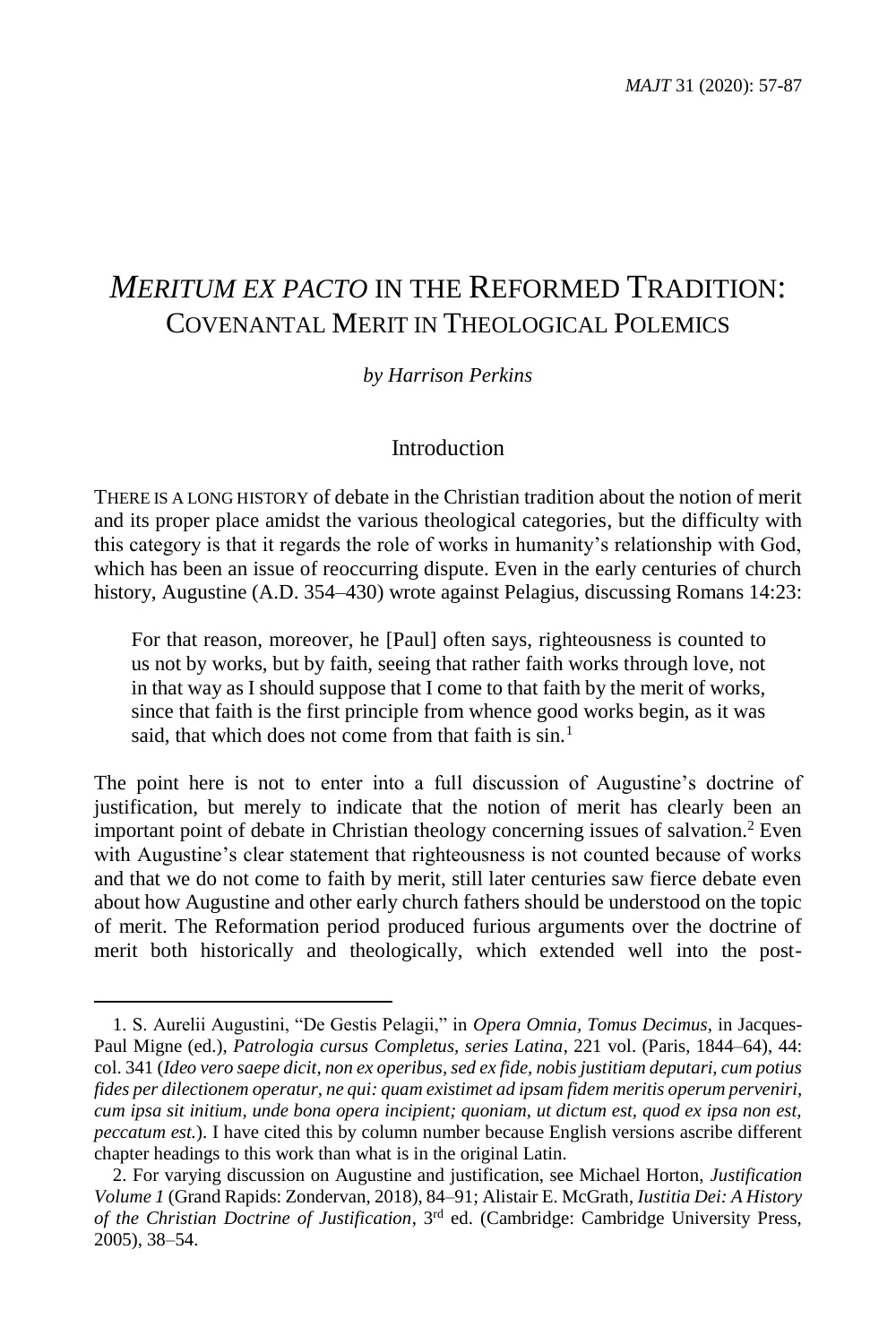Reformation era. For example, Archbishop James Ussher's (1581–1656) historical research on the topic of merit shows how early-modern Roman Catholics had tried to use patristic and medieval sources to support their doctrine of merit, but Protestants aggressively responded with their alternative readings of the ancient sources.<sup>3</sup> As the period of Protestant orthodoxy continued, Reformed theologians offered increasingly nuanced accounts of their doctrine of merit as a polemic against Roman Catholic soteriology.

This essay explores how theologians in the Reformed tradition used and interacted with the concept of *meritum ex pacto*—merit by the covenant. This essay's argument is not that *meritum ex pacto* was a major or defining category of earlymodern Reformed theology, but simply that it was an operating concept that Reformed theologians implemented in various ways to connect several doctrines and refute Roman Catholic notions of merit. This essay, therefore, describes various ways that Reformed theologians understood and employed *meritum ex pacto* in order to gain a better understanding of how theologians in various geographical and temporal contexts found the category useful for their theological agendas. By looking at various instances of *meritum ex pacto* in the Reformed tradition, it becomes clear that Reformed writers developed this category to explain Adam's obedience in the covenant of works, to clarify Christ's obedience as the mediator for the elect, and to formulate a polemical category against Roman doctrines of condign and congruent merit.

## 1. Framing the Historical Research about Merit in the Reformed Tradition

This essay presents evidence that many Reformed theologians made use of this category of *meritum ex pacto* in developing doctrines related to Protestant soteriology, but this category is not one of the most well-known in the study of Reformation and Post-Reformation dogmatics. Still, even if *meritum ex pacto* may not have been an overwhelmingly predominant theme in early-modern theology, Richard Muller's point that studying "lesser figures" of past eras helps prevent Whiggish historiography undoubtedly also applies to studying "lesser ideas."<sup>4</sup> Even those lesser ideas were part of the web of circulating concepts that form the context for how the so-called greater ideas were formulated and disseminated, and even how they endured.<sup>5</sup> Reformed theologians of the early-modern period commented differently on the category of *meritum ex pacto*, not only because they assessed the concept differently, but also because they situated it within the developing body of Reformed divinity at different

<sup>3.</sup> James Ussher, *An Answer to a Challenge Made by a Jesuite in Ireland* (Dublin, 1624), 492–527.

<sup>4.</sup> Richard A. Muller, "Reflections on Persistent Whiggism and Its Antedotes in the Study of Sixteenth- and Seventeenth-century Intellectual History," in Alister Chapman, John Coffey, and Brad S. Gregory (eds.), *Seeing Things Their Way: Intellectual History and the Return of Religion* (Notre Dame, IN: University of Notre Dame Press, 2009), 143–44, 137–41.

<sup>5.</sup> Quentin Skinner, "Meaning and Understanding in the History of Ideas," in *Visions of Politics: Volume 1: Regarding Method* (Cambridge: Cambridge University Press, 2002), 57– 89.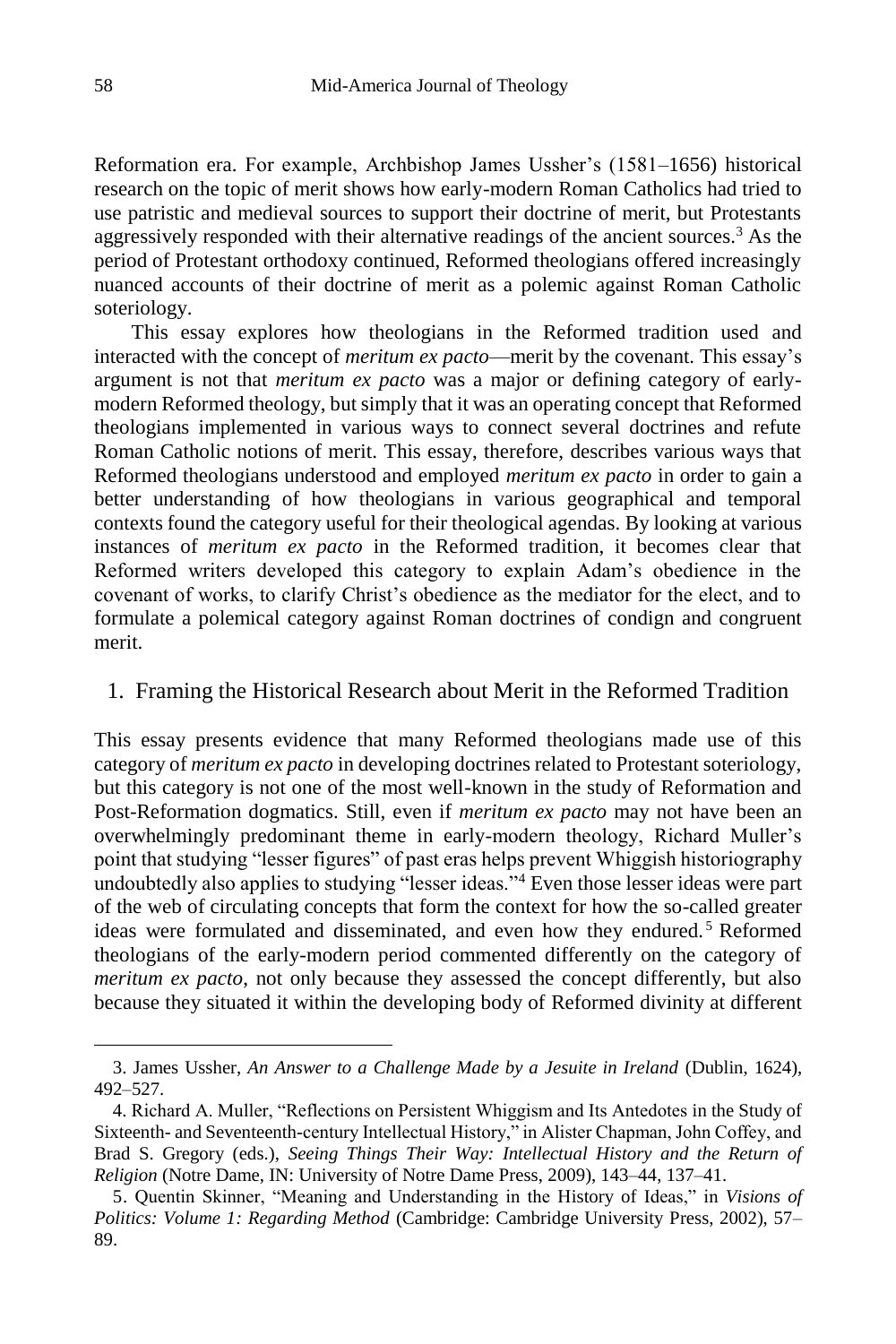periods of time. Without separating eras too starkly, historians generally accept some division in the period of Protestant Scholasticism, and the relevant boundaries here are early orthodoxy (ca. 1560–1620) and high orthodoxy (ca. 1620–1700).<sup>6</sup> The ongoing doctrinal development in these periods was immense, not least of all concerning the advance of Reformed covenant theology, which highlights the more precise relevance of the present argument.

This essay presents evidence that Reformed thinkers across a widespread chronological and geographical sampling used *meritum ex pacto* largely within two motifs, both of which intersect with the ongoing development, codification, and integration of their covenant theology. First, many implemented *meritum ex pacto* to explain Christ's saving work, namely they used covenantal merit to establish why the Son of God, whose life was of infinite value, would merit specific things for his incarnate obedience. Although not all of the authors examined in this essay are explicit, this motif is part of the development of the doctrine of the covenant of redemption, which posits a covenantal relationship between the persons of the Trinity. Although some of the writers cited here predate the terminological category, the description of the Son's merit being established on a covenantal principle with his Father requires the assumption of a covenant between them. Even the best and most helpful discussion of the historical development of the covenant of redemption did not incorporate consideration of Reformed use of *meritum ex pacto*. 7

The second motif concerning *meritum ex pacto* in Reformed theology was their use of the category to explain or integrate their doctrine of the covenant of works. This doctrine in its mature form suggested that God made this covenant with Adam—the first human and legal representative of all humanity in this covenant—before the fall. As the name of this covenant suggests, the condition for Adam to receive reward from God was good works. According to early-modern theologians, therefore, this covenant rested on a legal foundation. Throughout the sixteenth to early-eighteenth centuries, the Reformed used this doctrine to set the contrasting issues of works and grace in a covenantal paradigm, using the covenant of works as a historical and principial foil for the covenant of grace wherein God promised the same everlasting life he had offered to Adam, but now on the condition of faith in Jesus Christ.<sup>8</sup> Some authors, as

<sup>6.</sup> Willem J. van Asselt, "Scholasticism in the Time of Early Orthodoxy (ca. 1560–1620)," and "Scholasticism in the Time of High Orthodoxy (ca. 1620–1700)," in Willem J. van Asselt, T. Theo J. Pleizer, Pieter L. Rouwendal, and Maarten Wisse, *Introduction to Reformed Scholasticism*, trans. Albert Gootjes (Grand Rapids: Reformation Heritage Books, 2011), 103– 66; Richard A. Muller, *Post-Reformation Reformed Dogmatics: The Rise and Development of Reformed Orthodoxy, ca. 1520–1725*, 2nd ed., 4 vol. (Grand Rapids: Baker Academic, 2003), 1:30–32.

<sup>7</sup> . J.V. Fesko, *The Covenant of Redemption: Origins, Development, and Reception*  (Göttingen: Vandenhoeck & Ruprecht, 2016); Richard A. Muller, "Toward the *Pactum Salutis*: Locating the Origins of a Concept," *Mid-America Journal of Theology* 18 (2007): 11–65.

<sup>8.</sup> Willem J. van Asselt, "Christ, Predestination, and Covenant in Post-Reformation Reformed Theology," in Ulrich L. Lehner, Richard A. Muller, and A.G. Goeber (eds.), *The Oxford Handbook of Early Modern Theology, 1600–1800* (Oxford: Oxford University Press, 2016), 221–25; Andrew A. Woolsey, *Unity and Continuity in Covenantal Thought: A Study in the Reformed Tradition to the Westminster Assembly* (Grand Rapids: Reformation Heritage Books,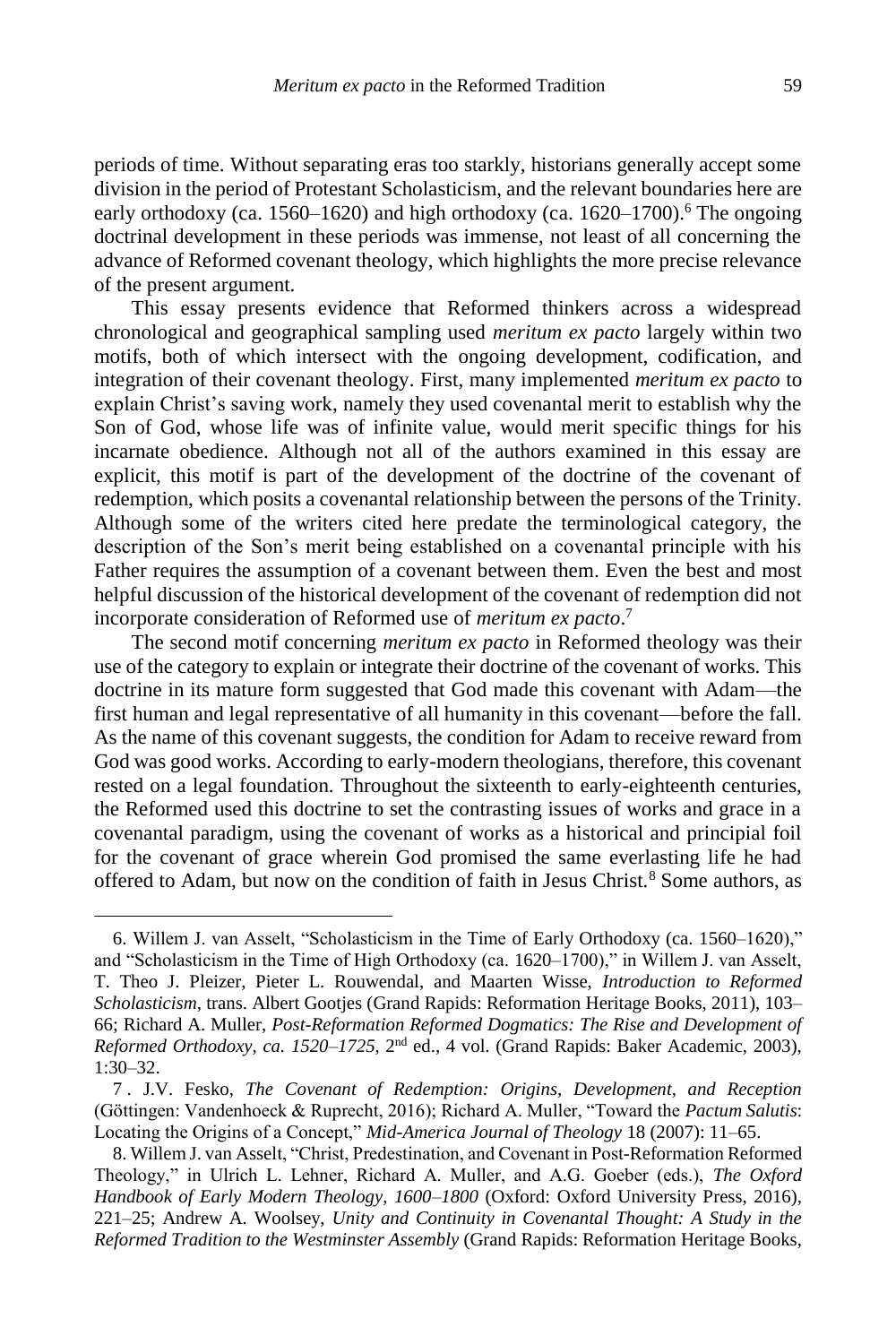this essay demonstrates, began to incorporate the notion of *meritum ex pacto* into this burgeoning covenant theology to explain how God promised to reward Adam on the basis of his works. Richard Muller has noted how the *ex pacto* category in some ways has links to the medieval Scotist doctrine of God's ordained power, which taught that God appointed specific means to acquire grace, but the Reformed developed this notion in quite different directions from the Scotists. <sup>9</sup> This essay shows that, in contrast to the Scotists, many Reformed theologians implemented the *ex pacto*  category as a polemic against Roman Catholic paradigms of merit that were perhaps more closely related to the Scotist/Franciscan notions of merit.

These two motifs show that the doctrine of *meritum ex pacto* became part of the discussion about the development of covenant theology in the early-modern era. Although it was not a marked feature of the theology of the first-generation Reformers, *meritum ex pacto* came to play a role in describing how works function in the distinction between the covenant of works and the covenant of grace, as well as in how the Reformed explained the way that the representative head of each covenant— Adam and Christ respectively—had the ability to earn rewards for themselves and those whom they represented. Although he cited only one primary source, Aaron Denlinger has argued that the seventeenth-century Reformed increasingly explained Adam's work in the covenant of works by reference to merit.  $10$  This essay substantiates Denlinger's claim, but also highlights the developing parallel theme that related to Christ's merit as well.

## 2. Tension in the Reformed Tradition Regarding Covenantal Merit

The Reformed tradition's use of *meritum ex pacto* is not without complexity and disagreement. For example, William Perkins (1558–1602), lecturer of Christ's College, Cambridge, took specific issue with the Roman notion that "workes (as they teach) are meritorious in two waies: first: by covenant, because God hath made a promise of reward unto them: secondly, by their own dignitie, for Christ hath merited that our workes might merit."<sup>11</sup> Instead he affirmed that "we [the Reformed] renounce al merit of works, that is, all merit of any worke done by any meere man whatsoever. And the true merit whereby we looke to attaine the favour of God, & life everlasting, is to be found in the person of Christ alone: who is the storehouse of all our merits."<sup>12</sup> Perkins clearly held that Christ was the only person who had real merit and explicitly

<sup>2012), 399–539;</sup> R. Scott Clark, "Christ and Covenant: Federal Theology in Orthodoxy," in *A Companion to Reformed Orthodoxy,* ed. Herman J. Selderhuis (Leiden: Brill, 2013), 403–28; Harrison Perkins, "Reconsidering the Development of the Covenant of Works: A Study in Doctrinal Trajectory," *Calvin Theological Journal* 53, no.2 (2018): 289–317.

<sup>9.</sup> Richard A. Muller, *Dictionary of Latin and Greek Theological Terms Drawn Principally from Protestant Scholastic Theology*, 2nd ed. (Grand Rapids: Baker Academic, 2017), 114.

<sup>10.</sup> Aaron Clay Denlinger, "Introduction," in Robert Rollock, *Some Questions and Answers about God's Covenant and the Sacrament That Is a Seal of God's Covenant*, trans. and ed. by Aaron Clay Denlinger (Eugene, OR: Pickwick, 2016), 14.

<sup>11.</sup> William Perkins, *A Reformed Catholike* (Cambridge, 1598), 104.

<sup>12.</sup> Perkins, *Reformed Catholike*, 104.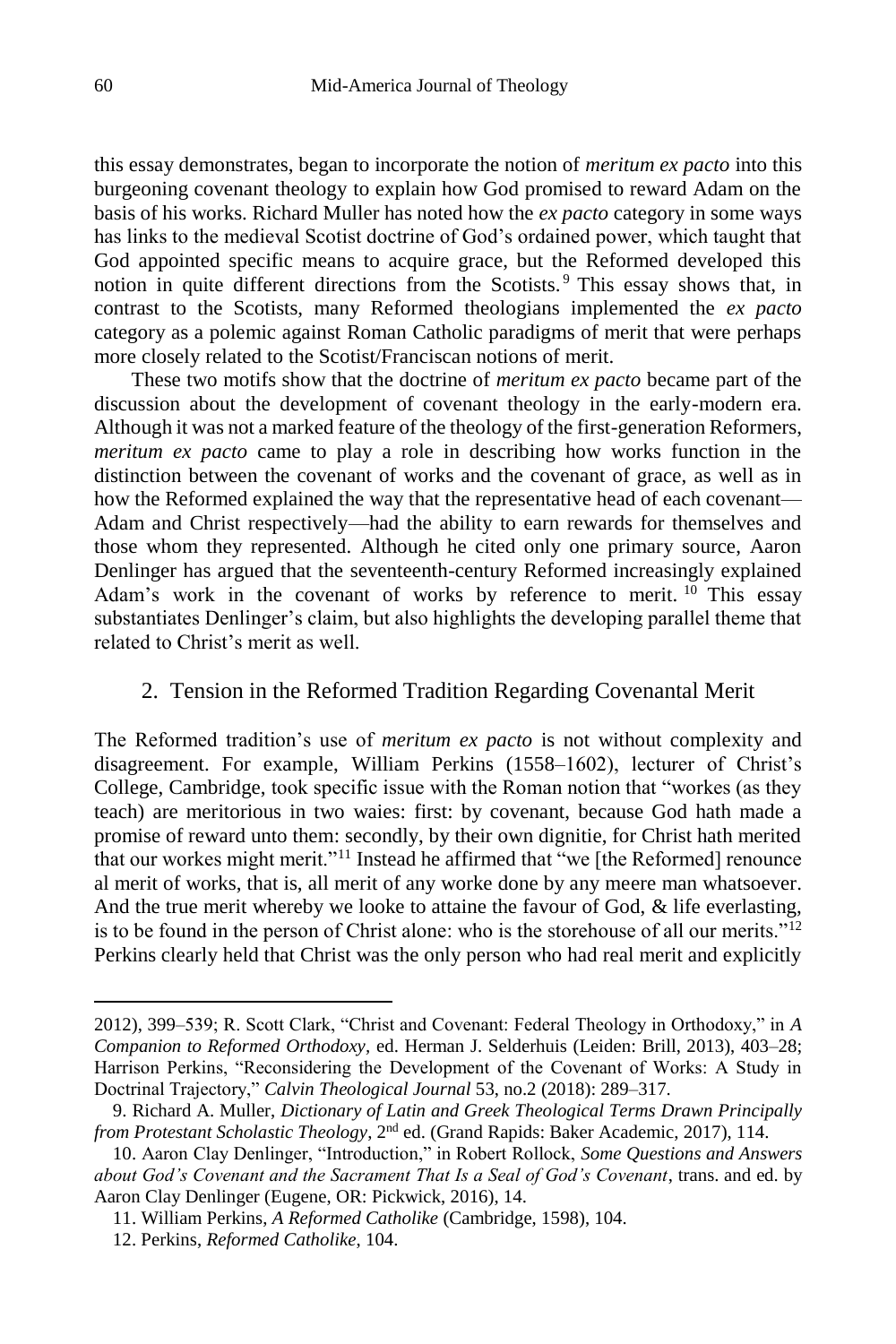rejected merit by the covenant (*ex pacto*). Just more than fifty years later, however, Richard Baxter (1615–1691), the controversial English theologian, claimed that "our own Divines generally approve of them that hold only *Meritum ex pacto,* as to the thing, denying only the fitness of the name, and that this is any proper Merit." <sup>13</sup> Whereas Perkins eschewed the category of covenantal merit, Baxter propounded that most Reformed divines affirmed it. Clearly, there was disagreement among the Reformed about this category of *meritum ex pacto*, but this essay shows how it was an active, even if minor, category in early-modern Reformed divinity.

Before presenting a chronological examination of other instances where *meritum ex pacto* appeared in Reformed sources, it might be helpful to address the tension between Perkins's and Baxter's views. The major issue involved shifting terminology for various categories of merit in the transitions from the medieval to the post-Reformation eras. More specifically, Perkins rejected an understanding of covenantal merit that was synonymous with congruent merit, which proposed that God covenanted to cooperate with a person's natural ability to do good and accept a person's best efforts as sufficient for justification.<sup>14</sup> As David Steinmetz argued, in this medieval covenant theology which is most associated with Gabriel Biel (ca. 1420– 1495), "God has agreed on the basis of His ordained power (*de potentia ordinata*) and according to the terms of His covenant (*ex pacto dei*) to justify every sinner who" acts in accord with their natural abilities to love God.<sup>15</sup> Heiko Oberman too, like Muller as well, linked Biel's notion of merit to the Franciscan doctrine of God's ordained power, by which God appointed a covenant to accept humanity's deficient best efforts as meritorious.<sup>16</sup> Medieval theologians, therefore, did have a covenant theology, but it differed greatly from later Reformed covenant theology.

That medieval background is a supremely important factor for understanding any Reformed use of merit in connection to covenant theology, especially the tension highlighted between Perkins's and Baxter's approaches to *meritum ex pacto*. Berndt Hamm has shown that the terminology of *meritum ex pacto* also referred to that system of congruent merit during the medieval period, which creates a contextual factor that historians must consider in analyzing Reformed discussions of *meritum ex pacto*. 17 Thomas Aquinas (1225–1274), the great Dominican theologian, even in the thirteenth century had raised the issue of the disproportion between the dignity of human work and the reward of eternal life. God, therefore, must agree to grant a specific recompense to human works, since no inherent link exists between the disproportion

<sup>13.</sup> Richard Baxter, *Richard Baxter's Admonition to William Eyre of Salisbury concerning his Miscarriages in a Booke lately Written for the Justification of Infidels* (London, 1654), 10.

<sup>14.</sup> Muller, *Dictionary of Latin and Greek Theological Terms*, 215–16.

<sup>15.</sup> David Steinmetz, "Medieval Nominalism and the *Clerk's Tale*," *The Chaucer Review* 12, no. 1 (1977): 44.

<sup>16.</sup> Heiko A. Oberman, *The Harvest of Medieval Theology: Gabriel Biel and Late Medieval Nominalism*, 3rd ed. (Grand Rapids: Eerdmans, 2000), 131–45, 170–72.

<sup>17.</sup> Berndt Hamm, *Promissio, Pactum, Ordinatio* (Tübingen: J.C.B. Mohr (Paul Siebeck), 1977), 202–5; Stephen Strehle, *The Catholic Roots of the Protestant Gospel: Encounter between the Middle Ages and the Reformation* (Leiden: Brill, 1995), 21–25.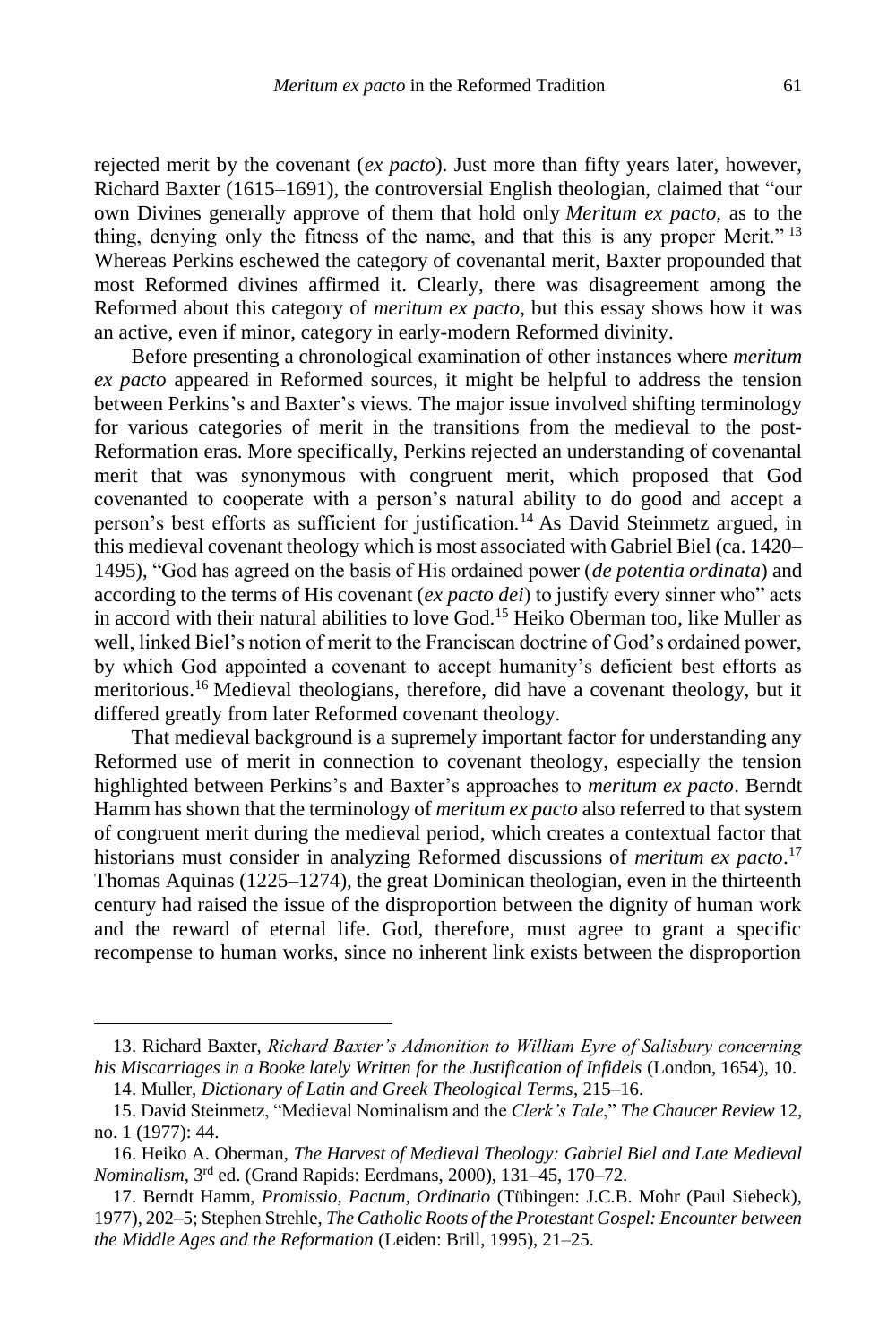conditions and reward.<sup>18</sup> As the evidence later in this essay shows, this concern about disproportionality remained a live issue even in the formulation of Reformed covenant theology. Hamm noted how later medieval theologians discussed *meritum ex pacto* in order to address this issue of disproportion:

By granting only a *meritum de condigno* in the form of a *meritum ex pacto* with regard to eternal life*,* he can accept the sentence "grace and glory are not proportionate." Even though *meritum ex pacto* is like *meritum ex condigno absolute* in being characterized by the debt of rewarding on account of the liable debt, it does not result from the value of the performance, but is anchored in the free will of the contracting party.<sup>19</sup>

In other words, covenantal merit resolves the tension between an infinitely valuable reward and a finitely valuable work. As Steinmetz and Alistair McGrath have indicated, the problem with this formulation according to Reformation theology is that theologians applied this meritorious construction to how fallen sinners can gain salvation.<sup>20</sup> Stephen Ozment has also noted how Martin Luther understood this medieval use of covenant theology to have a direct relationship to the doctrine of congruent merit that undermined justification by faith alone, which in some ways explains the hesitancy in Lutheranism to develop the law-gospel distinction in covenantal categories. <sup>21</sup> The point here, however, is that early-Reformation theologians perceived *meritum ex pacto* as a concept linked with medieval categories that undermine justification by grace alone.

Reformed theologians like Perkins would then obviously deny a premise that had enabled the development of the late-medieval soteriology, which had become one reason for the Reformation. When Perkins refuted works that were meritorious "by covenant," he was rejecting that Roman doctrine of congruent merit, which is not the same thing that other Reformed writers meant when they positively implemented the

<sup>18.</sup> Thomas Aquinas, *Summa Theologica*, translated by the Fathers of the English Dominican Province, 5 volumes (Notre Dame, IN: Christian Classics, 1948), 1a2ae.93.1–2.

<sup>19.</sup> Hamm, *Promissio, Pactum, Ordinatio*, 204 (Indem er auch hinsichtlich der vita aeterna nur ein meritum de condigno in Gestlt eines meritum ex pacto einräumt, kann er den Satz "Non sunt proportionalia gratia et gloria" akzeptieren. Zwar ist das meritum ex pacto wie das meritum ex condigno absolute durch die Schuldnerschaft des Belohnenden gekennzeichnet, durch eine Schuldnerschaft aber, die nicht aus dem Wert der Leistung resultiert, sondern in der freien Willensverfügung des Vertragspartners verankert ist).

<sup>20.</sup> Steinmetz, "Medieval Nominalism and the *Clerk's Tale*," 44; Alistair E. McGrath, "Homo Assumptus? A Study in the Christology of the *Via Moderna* with Particular Reference to William of Ockham," *Ephemerides Theologicae Lovanienses* 60 (1984): 283–97; McGrath, *Iustitia Dei*, 87, 114–15, 286.

<sup>21.</sup> Stephen E. Ozment, *Homo Spiritualis: A Comparative Study of the Anthropology of Johannes Tauler, Jean Gerson and Martin Luther – 1509–1516 – In the Context of Their Theological Thought* (Leiden: Brill, 1963), 174–76; cf. Dino Bellucci, S.J., *Fede e Giustificazione in Lutero: Un Esame Teologico Dei "Dictata Super Psalterium" e Del Commentario Sull' Epistola Al Romani (1513–1516)* (Rome: Libreria Editrice Dell Universita Gregoriana, 1963), 126–28.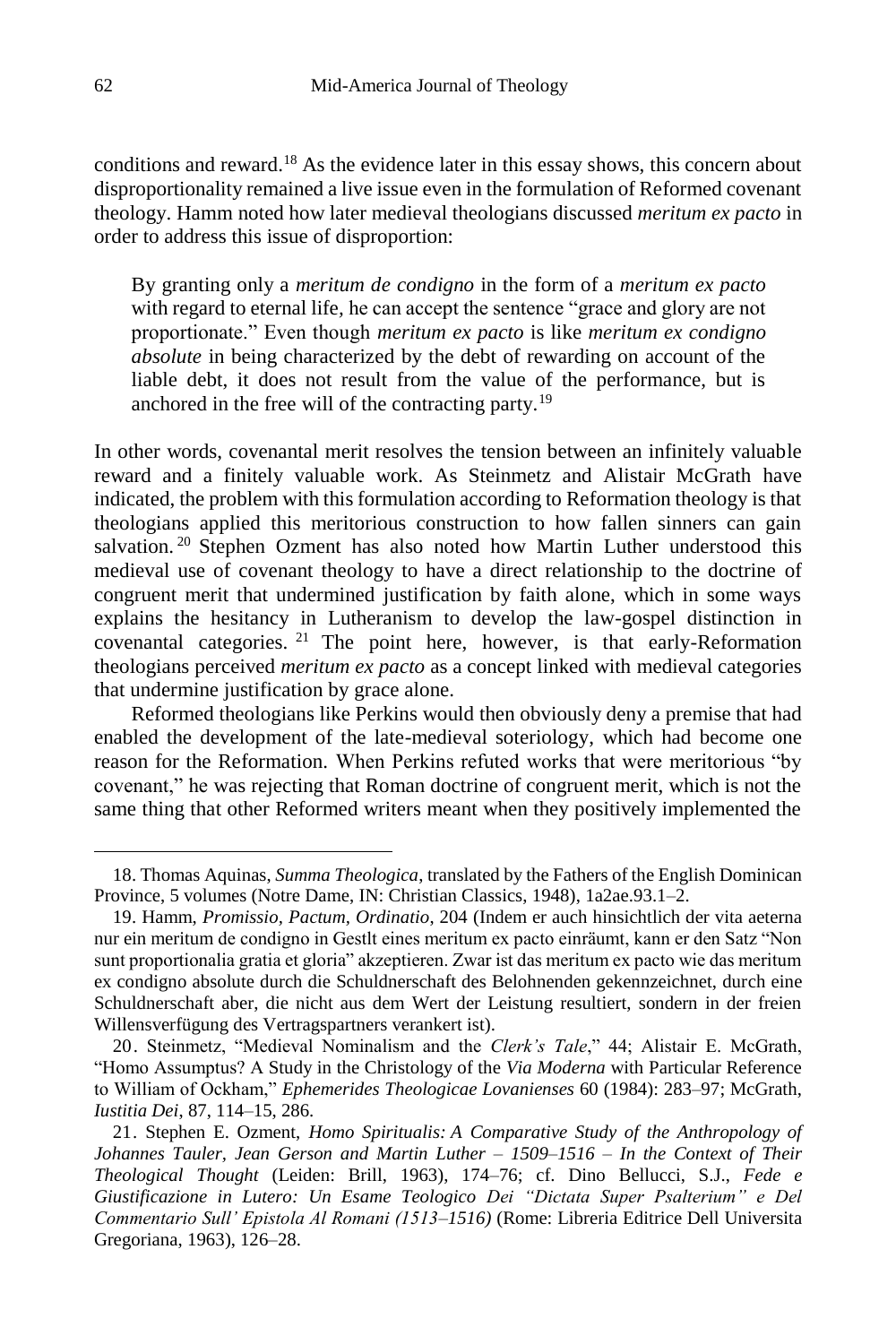category of *meritum ex pacto*. Whereas Perkins listed only two types of merit, condign and covenantal (by which he referred to congruent), other Reformed writers approved of *meritum ex pacto* specifically as a third type of merit formulated precisely as a polemic to undermine Roman categories of condign and congruent merit.

That point becomes clear if we pay attention to the full context of Baxter's claim that most Reformed theologians approved of *meritum ex pacto*, wherein he clearly affirmed that this was a tool used to argue against Catholic doctrine.

The next words [and in no other sense do the Papists affirm it,] is another notorious falshood: which if it were in Doctrinals only, I could answer it with a cold *Negatur;* but thus to multiply falshoods one after another, seems a sad practice from a godly man. He might well know, if indeed he know what the Papists hold, that they are of several parties among themselves differing about this Point, yet all of them except *Waldensis,* or very few more, do maintain the fitness of the word Merit: most assert both Merit of Congruity before Regeneration, and Merit of Condignity after; and *Scotus* and a few more that reduce all to the right by promise are rejected by the rest, who affirm a Merit of value or proportion: And our own Divines generally approve of them that hold only *Meritum ex pacto,* as to the thing, denying only the fitness of the name, and that this is any proper Merit. This all Divines know to be true that have read the Papists writings and ours against them. And yet this man did not fear to say, that [in no other sense do the Papists affirm it,] yea and that I [give as much to Works and less to Christ then the Papists:] I shall purposely delay my particular proof of the contrary till I speak to M<sup>r</sup> *Crandon.*<sup>22</sup>

This passage confirms that Reformed writers were concerned to refute Roman Catholic understandings of merit, but the evidence examined from Reformed sources below clarifies that the Reformed used the concept of *meritum ex pacto* to support their understanding of the doctrine of justification as a definitive and purely forensic act that declared a person righteous before God, and they used *meritum ex pacto* to support justification by connecting it to their covenant theology. These connections did not instantly occur all at once, but throughout the sixteenth to early-eighteenth centuries, the Reformed increasingly knit these doctrines together.

The point then to observe about the tension between Perkins and Baxter's seemingly opposed views about covenantal merit is that both men wanted to refute Roman Catholic doctrinal constructs about soteriology. *Meritum ex pacto* was not universally used in the Reformed tradition, but it was one way that developed in refuting Roman views. In regard to this essay's argument that the Reformed implemented *meritum ex pacto* in polemics against Roman views, the tension between Perkins and Baxter on this issue shows that *meritum ex pacto* was not a universally used polemical tool, nor were anti-Roman polemics limited to *meritum ex pacto*, but it was one conceptual device that some Reformed used in those polemics

<sup>22.</sup> Baxter, *Richard Baxter's Admonition*, 10.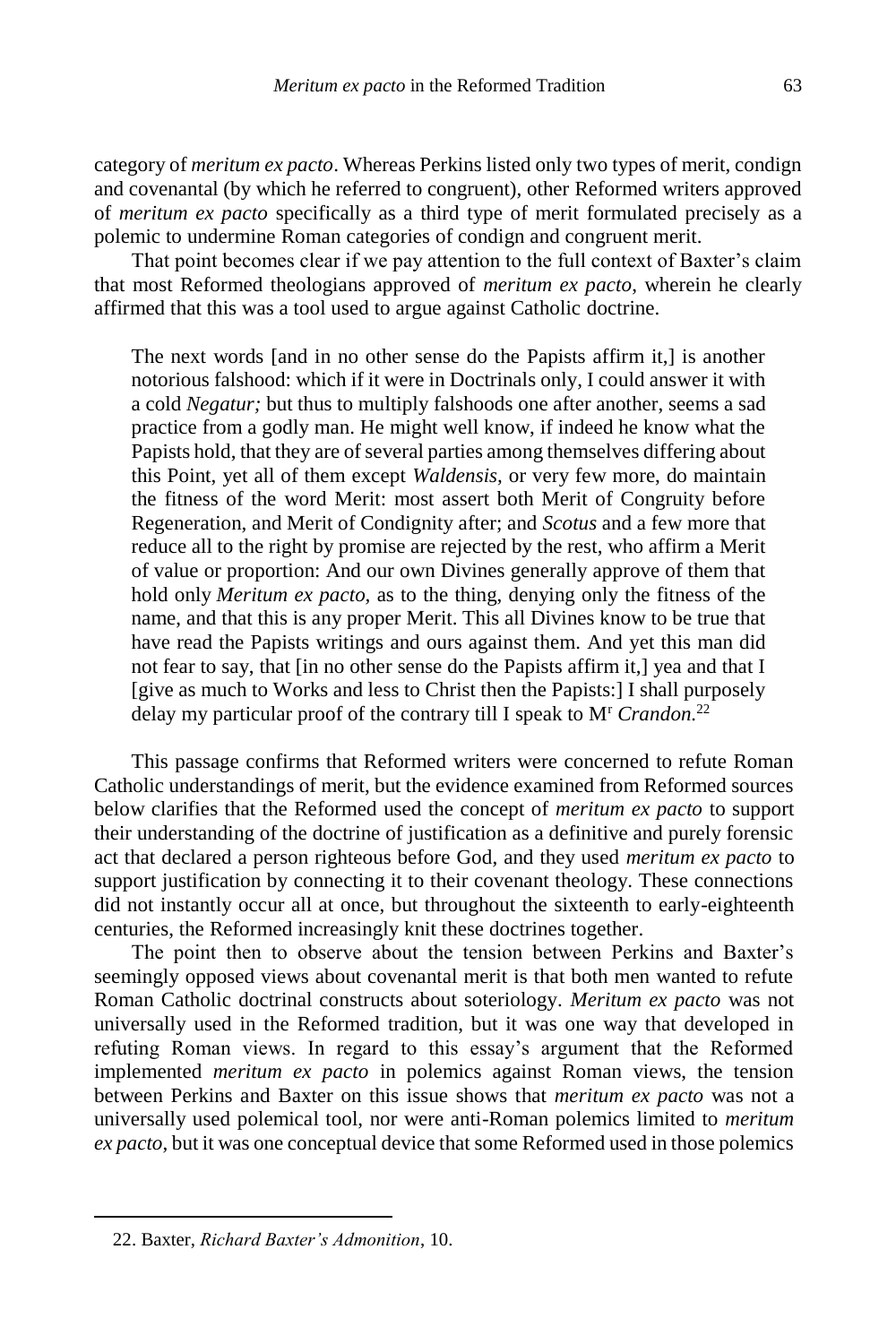as the categories of covenant theology developed in the sixteenth and seventeenth centuries.

## 3. The Chronological Development of *Meritum ex Pacto*

This section demonstrates how several Reformed theologians implemented the doctrine of *meritum ex pacto* in explaining their covenant theology. The focus here is on highlighting primary source material, and producing new and unconsidered evidence in connection to this topic.

# 3.1. Daniel Chamier (1565–1621)

Daniel Chamier was a French Reformed minister, who studied in Geneva under Theodore Beza (1519–1605). He was involved in shaping the Edict of Nantes (1598), which temporarily granted greater freedom to Protestants in France, and he helped establish the academy at Montpellier, where he became a professor.<sup>23</sup> His writings tended to be published in Geneva, some being published after his death. *Panstratia Catholicae*, likely his magnum opus, was a four-volume polemical work against Catholicism, unique in being such a significant work produced from within the French context. Under the section "concerning Christ's merits by the agreement," Chamier raised the issue of *meritum ex pacto*. He argued: "Customarily in fact, merit should be used in a twofold notion, as one is absolute merit, and the other is merit by the covenant." He said that absolute merit was a good work that created obligation by its fulfillment of the law.<sup>24</sup> Then, "In merit by covenant, however, the work is that to which whereas nothing on account of itself would be strong enough to obligate, nevertheless, by the voluntary communion, or agreement, obligation occurs, therefore, so that a reward of such great excellence is owed."<sup>25</sup> Chamier argued then that Christ merited eternal salvation by the covenant, at least according to his human nature and was able to restore those who are guilty to God because of that covenant.<sup>26</sup> In this sense then, which clearly had that issue of proportionality of human work and reward in view, Chamier used *meritum ex pacto* to define the value of Christ's saving work. His point to specify its value in reference to Christ's human nature was meant to distinguish between what Christ would merit as a divine person and what he merits as he undertakes saving work as the mediator for humanity. Chamier made this point clear: "Therefore, Christ's blood purges by God's covenant and institution, not

<sup>23.</sup> Samuel MacAuley Jackson, ed., *The New Schaff-Herzog Encyclopedia of Religious Knowledge*, 13 vol. (New York, NY: Funk and Wagnalls Co., 1908–14), 3:1.

<sup>24.</sup> Daniel Chamier, *Panstratiae Catholicae*, 4 vol. (Geneva, 1626), 3:241 (*Meritum enim solitum usurpari duplice notione, ut sit unum absolute Meritum, aliud Meritum ex pacto*).

<sup>25.</sup> Chamier, *Panstratiae Catholicae*, 3:241 (*Meritum verò ex pacto, opus est, cui cùm per se nulla sit vis obligandi, tamen ex voluntate communi, sive compacto fit obligatorium, ita ut debeatur merces talis, tantque*).

<sup>26.</sup> Chamier, *Panstratiae Catholicae*, 3:242.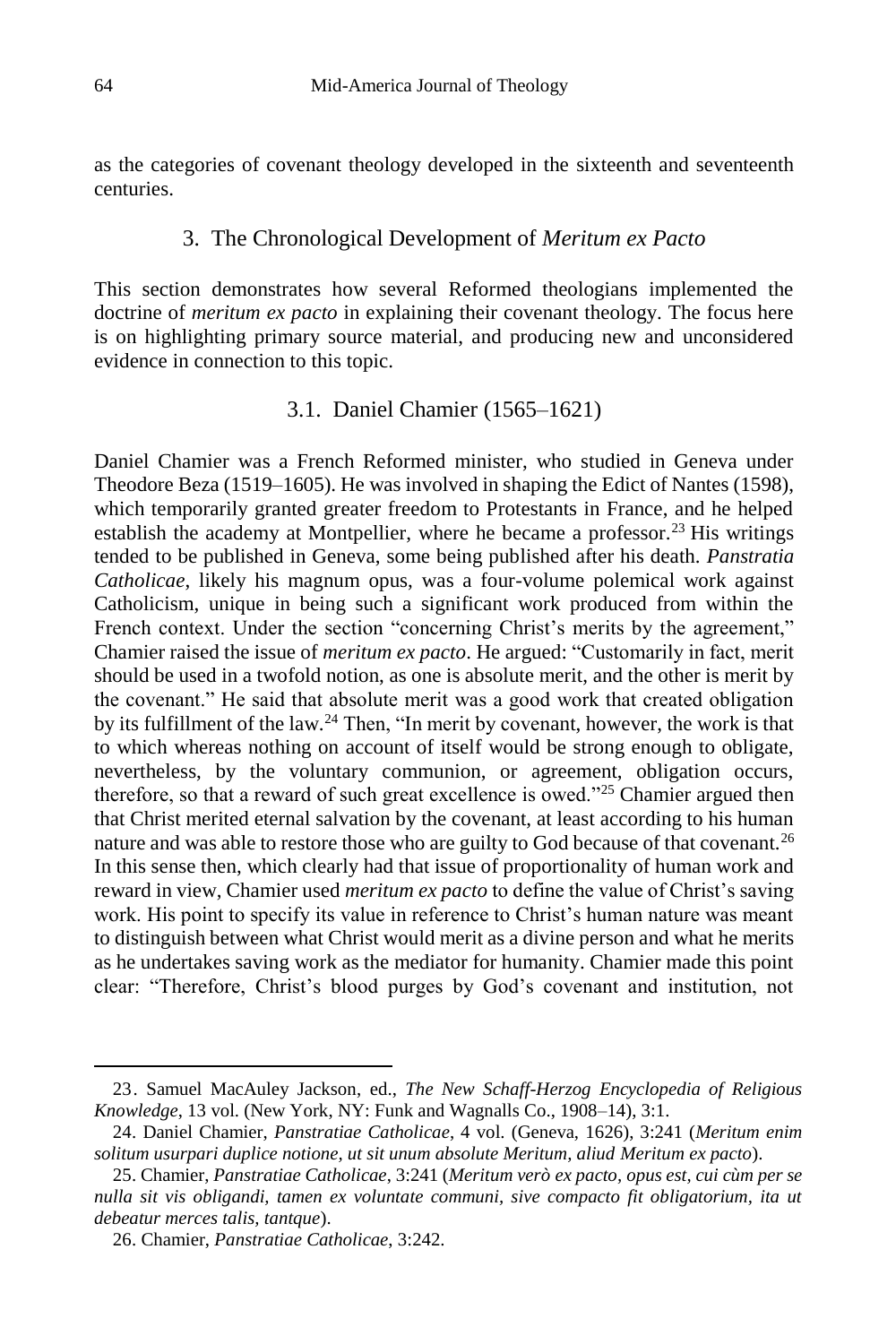simpliciter and because of itself, that is, apart from any meaning."<sup>27</sup> His point was that God's covenant assigned the reward for Christ's suffering merit. If God's Son had become incarnate and died, it did not necessarily have to be intended to forgive sinners, but God's covenant with Christ gave his death that value. Even though Chamier did not list *meritum ex pacto* as an explicit third category in contrast with condign (absolute) and congruent merit, he was not using the term interchangeably with congruent merit. He was propounding categories of merit that he thought were real, of which congruent merit was not one.

Chamier discussed *meritum ex pacto* elsewhere, again under the topic of Christ's merits. There, he wrote:

On the other hand, merit by the covenant, whereas it does not have the strength to obligate on its own account, nevertheless, it does have it from the arrangement, so that either a full or greater reward for the work is owed to it. This again has a twin; it has strength to merit some things by the promise, others by the covenant. That is by the promise it has strength to merit so far as by its arrangement by which reward is expected, so that the rewards are displayed with sporting contests whether by the King or by the people. Then indeed merit of such value is by the arrangement, but furthermore the method of the arrangement pays from only the will of the one who arranges.  $28$ 

This passage described what *meritum ex pacto* is, again making the distinction between absolute merit and merit by the covenant. According to Chamier, the covenant establishes what reward that a work must receive. The point was much the same as before, but establishes that Chamier repeatedly implemented this category across his works. His purpose in each case was to explain Christ's work in terms of its merit.

Chamier's views should perhaps not be surprising since he trained in Geneva, and cited John Calvin (1509–1664), Beza's predecessor at the Geneva Academy, in conjunction with each of these discussions. Calvin summarized the medieval scholastics as saying "works have no intrinsic dignity but are meritorious by the covenant."<sup>29</sup> According to him, the scholastics "did not see that works are always stained with sin," "but nevertheless this principle is true the reward for works hangs

<sup>27.</sup> Chamier, *Panstratiae Catholicae*, 3:242 (*Ergo sanguis Christi purgat ex pacto & instituto Dei, non simpliciter & per se, id est, absque ulla acceptione*).

<sup>28.</sup> Daniel Chamier, *Corpus Theologicum Seu Loci Communes Theologici* (Geneva, 1653), 220 (*At meritum ex pacto, etsi per se vim obligandi non habet, tamen ex instituto habet: ut ei operi merces, vel tota vel tanta debeatur. Hoc rursus geminum, alias ex promissione vim merendi habet, alias ex pacto; quod est ex promissione, vim merendi habet duntaxat ex eius instituto a quo merces expectatur: ut cum ludicris certaminibus proponuntur praemia sive a Rege, sive a populo: tunc enim non tantum meritum est ex instituto, sed etiam instituti ratio pendet a sola voluntate eius qui instituit*).

<sup>29.</sup> Joannis Calvini, *Opera Quae Supersunt Omnia, vol. XLIX* in *Corpus Reformatorum, Volumen LXXVII* (Brunswich, 1892), 56 (*opera non intrinsica dignitate, sed ex pacto meritoria esse*).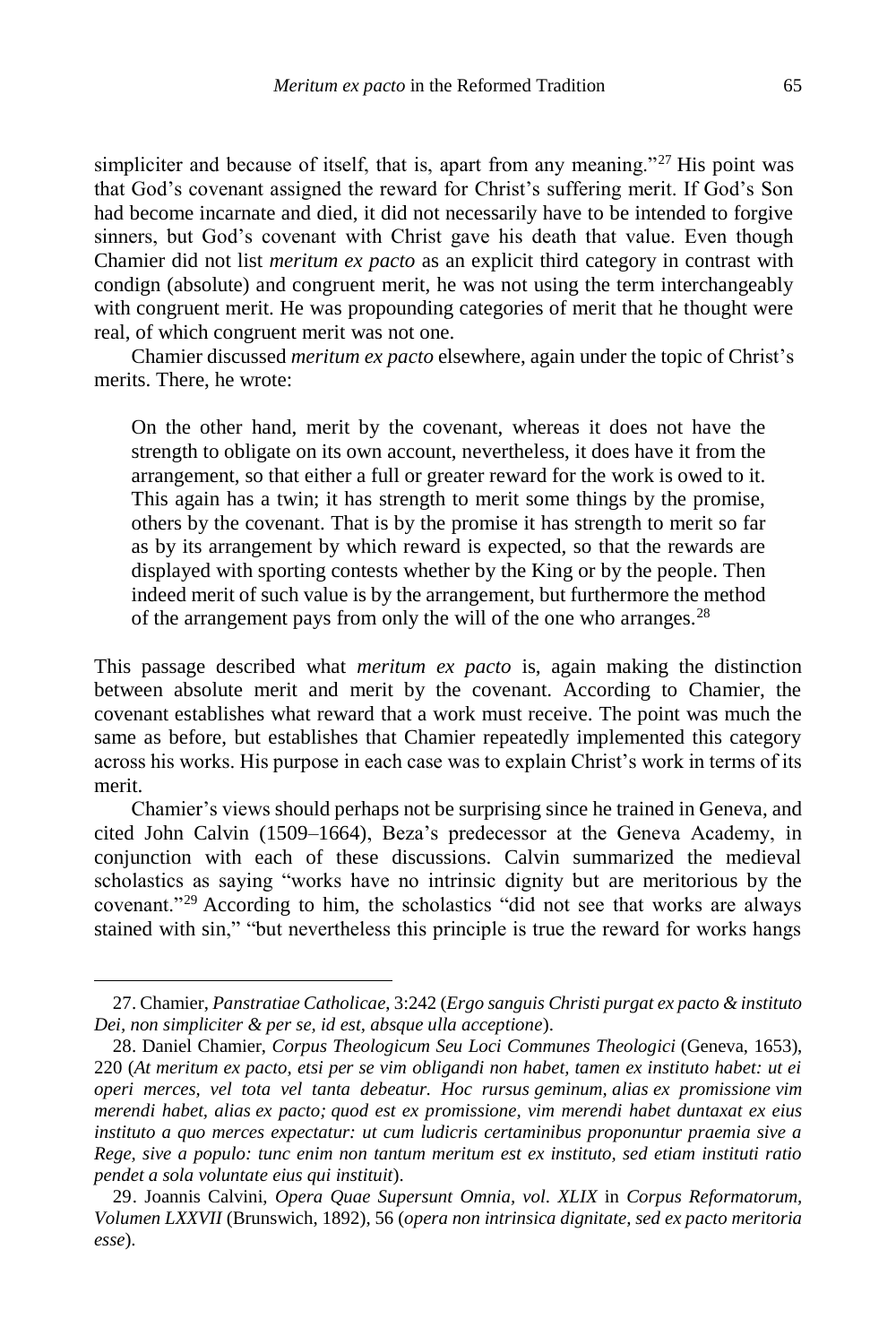from the voluntary promise of the law."<sup>30</sup> Matthew Tuininga has convincingly argued that these and similar passages in Calvin's writings show that Calvin implemented some understanding of *meritum ex pacto*. Tuininga explained that Calvin believed in two different types of covenants and the Mosaic covenant, in contrast to God's covenant with Abraham, expressed a legal principle akin to that which was formulated in the later development of the covenant of works. <sup>31</sup> Although the elements of the covenant of works as later Reformed theology construed it are certainly present in Calvin's writings, Tuininga's case presented Calvin's view as emphasizing the legal covenant more as something that ran within the Mosaic covenant parallel with and hypothetical to the free promise of the gospel. William Perkins also seemed to articulate the distinction between the covenants of works and grace in the same way.<sup>32</sup> Calvin and Perkins' point was to undermine the Catholic doctrine of congruent merit, which claimed that God accepts imperfect works as sufficient for justification. Calvin's quoted remarks were comments on Romans 3:20, a *locus classicus* for the doctrine of justification, and his argument was that since merit requires perfect works, and since a person cannot render perfect works, justification must be by faith. Calvin, therefore, used *meritum ex pacto* to uphold the Protestant view of justification. It should then not surprise us that Chamier also implemented the notion of *meritum ex pacto* in his discussion of the work of Christ to explain how Christ earned salvation for his people. None of these thinkers linked *meritum ex pacto* with the structure of the covenant of works between God and Adam as later Reformed thinkers did, as we will see. It is still interesting that significant Reformed theologians in differing geographical and political contexts all interacted with the notion of covenantal merit, all three defending thorough Protestantism, and two of the three positively using *meritum ex pacto* to do so.

## 3.2. Richard Crakanthorpe (bap. 1568, d. 1624)

Richard Crakanthorpe was a Reformed Episcopal and religious controversialist in England, who was well appreciated by those typically called the puritans especially for his preaching. One of his two most important, although posthumously published, works was *Defensio Ecclesiae Anglicanae* (1625), wherein he argued that the English Reformation was a purification of rather than a departure from, the medieval tradition. This book was a polemic against the archbishop of Spalato, making the case that England had significant connections to foreign Protestant churches and denying that the Roman communion was the mother of all churches.<sup>33</sup> Crakanthorpe at times, like Perkins, interacted with *meritum ex pacto* by treating it as synonymous with congruent merit.<sup>34</sup> In another place, however, Crakanthorpe made an interesting concession that

<sup>30.</sup> Calvini, *Opera*, 320 (*non vident vitiis semper inquinta esse opera . . . verum tamen est illud principium, ex voluntaria legis promissione pendere operum mercedem*).

<sup>31.</sup> Matthew J. Tuininga, *Calvin's Political Theology and the Public Engagement of the Church: Christ's Two Kingdoms* (Cambridge: Cambridge University Press, 2017), 271–74.

<sup>32.</sup> Perkins, "Reconsidering the Development of the Covenant of Works," 302–9.

<sup>33.</sup> A.P. Cambers, "Richard Crakanthorpe (bap. 1583, d. 1624)," *ODNB*.

<sup>34.</sup> Richard Crakanthorpe, *Defensio Ecclesiae Anglicanae* (London, 1625), 361.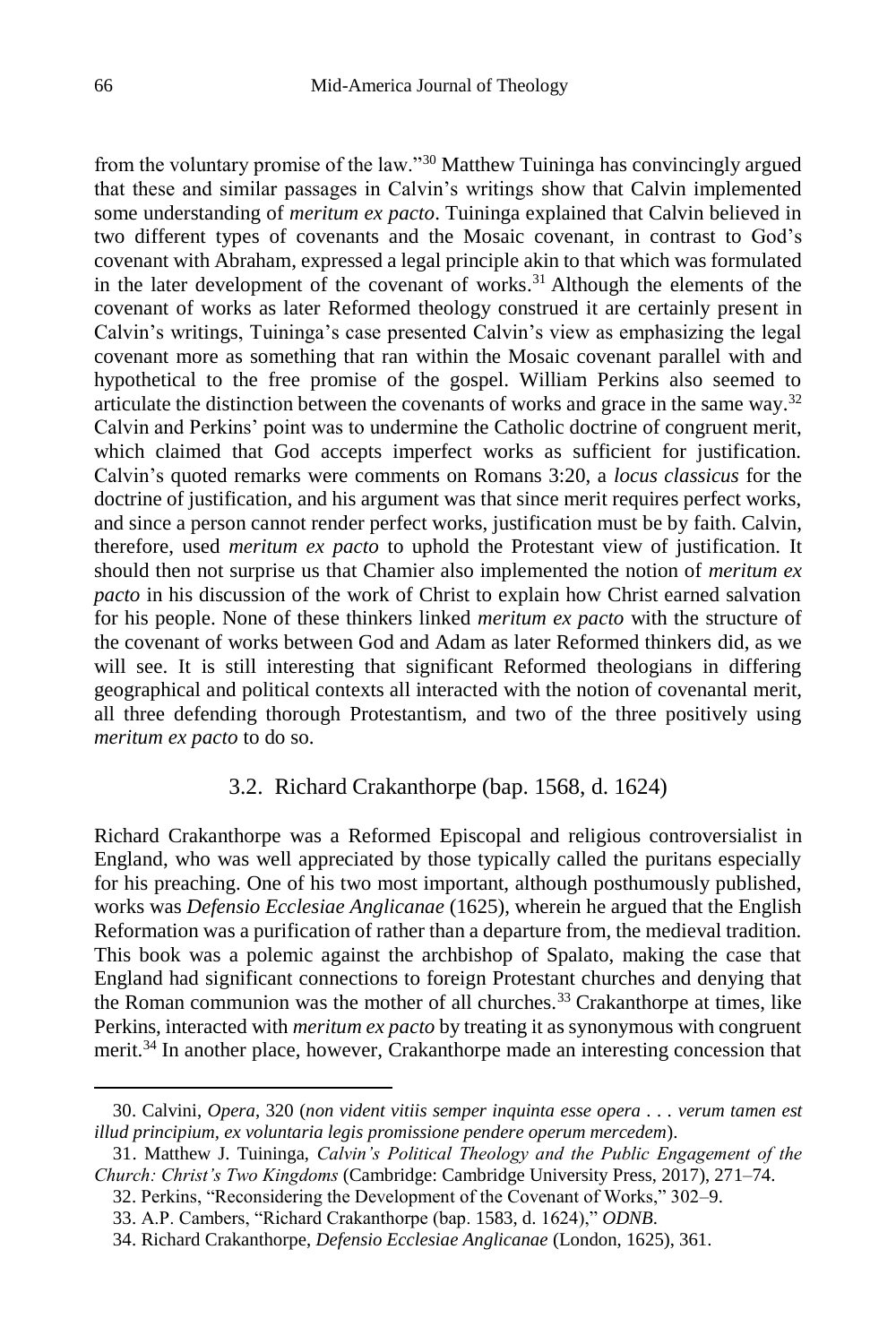in "positing the covenant of God with Adam, eternal life would have been delivered as the merit of justice, if people had continued in righteousness without the whole fall, and because they did not continue [in righteousness], therefore now eternal life is not given by merit and the dignity of works, but only by grace and because of grace."<sup>35</sup> This example is the first instance where a theologian directly connected the covenant between God and Adam with merit. Crakanthorpe's point was clearly that it was possible to merit eternal life, namely because of the covenant with Adam, except for the entrance of sin, which made it necessary to receive eternal life by grace. It is significant that Crankenthorpe set this notion of covenantal merit, which was a merit according to some sort of justice, in sharp contrast to grace. His point was that no category of merit is viable after Adam's fall, after which grace, rather than covenanted justice, becomes the necessary method of relating to God. Crakanthorpe then exemplifies how Reformed theologians used the notion of *meritum ex pacto* to defend their view of justification, but also how that polemic began to be linked to the covenant of works.

# 3.3. John Buckeridge (d. 1631)

John Buckeridge does not likely fit within the Reformed camp, but does possibly explain why Baxter said that Reformed theologians deny "the fitness of the name" for *meritum ex pacto*. Buckeridge was part of the seventeenth-century Laudian party that promoted a ritualistic view of the Christian life over and against the Reformed emphasis on preaching. Buckeridge preached:

Insomuch that we may thus resolve: First, *Non tenetur Deus: God* is not bound to give us any *reward* for any *dignitie* or *worthinesse of our works.* Secondly, *Non Meremur nos,* we deserve nothing, but are *unprofitable servants,* and our best workes are unperfect, and fall short of that perfection that Law and Iustice do require. And thirdly, *Non deerit tamen Deus*: though *God* be not *bound,* and man *merits* not, yet *God* never failed any man, that did do any good worke, but he was sure of his *reward.* For, though we be bound to good works *ex debito,* of duty: *God* commands them, and requires an account of them: yet *God* is not bound to reward them *ex debito,* out of any debt owing to us for them; but onely *ex pacto,* out of his promise, and agreement. For, *aeternall life* is not a reward which man may exact and require in *Iustice* at *God's* hands, for his *labour* and *hire*; but it is *His free gift*: and therefore he calleth it not *tuum,* thine, but *Meum,* mine owne, *May I not do what I list with mine owne?*<sup>36</sup>

<sup>35.</sup> Crakanthorpe, *Defensio Ecclesiae Anglicanae*, 324–25 (*(posito Dei pacto cum Adamo) aeterna vita, ut meritum iustitiae (si in iustitia sine omni lapsu homines permansisset) refferetur: & quia non permanserunt, ideo iam non ex merito, & operum dignitate, sed solummodo ex gratia, & propter gratiam donator*).

<sup>36.</sup> John Buckeridge, "A Sermon Preached at the Funeral of the Right Reverend Father in God Lancelot late Lord Bishop of Winchester. In the Parish Church of St. Saviors in Southwarke on Saturday being the XI of November, A.D. MDCXXVI," in Lancelot Andrewes, *XCVI*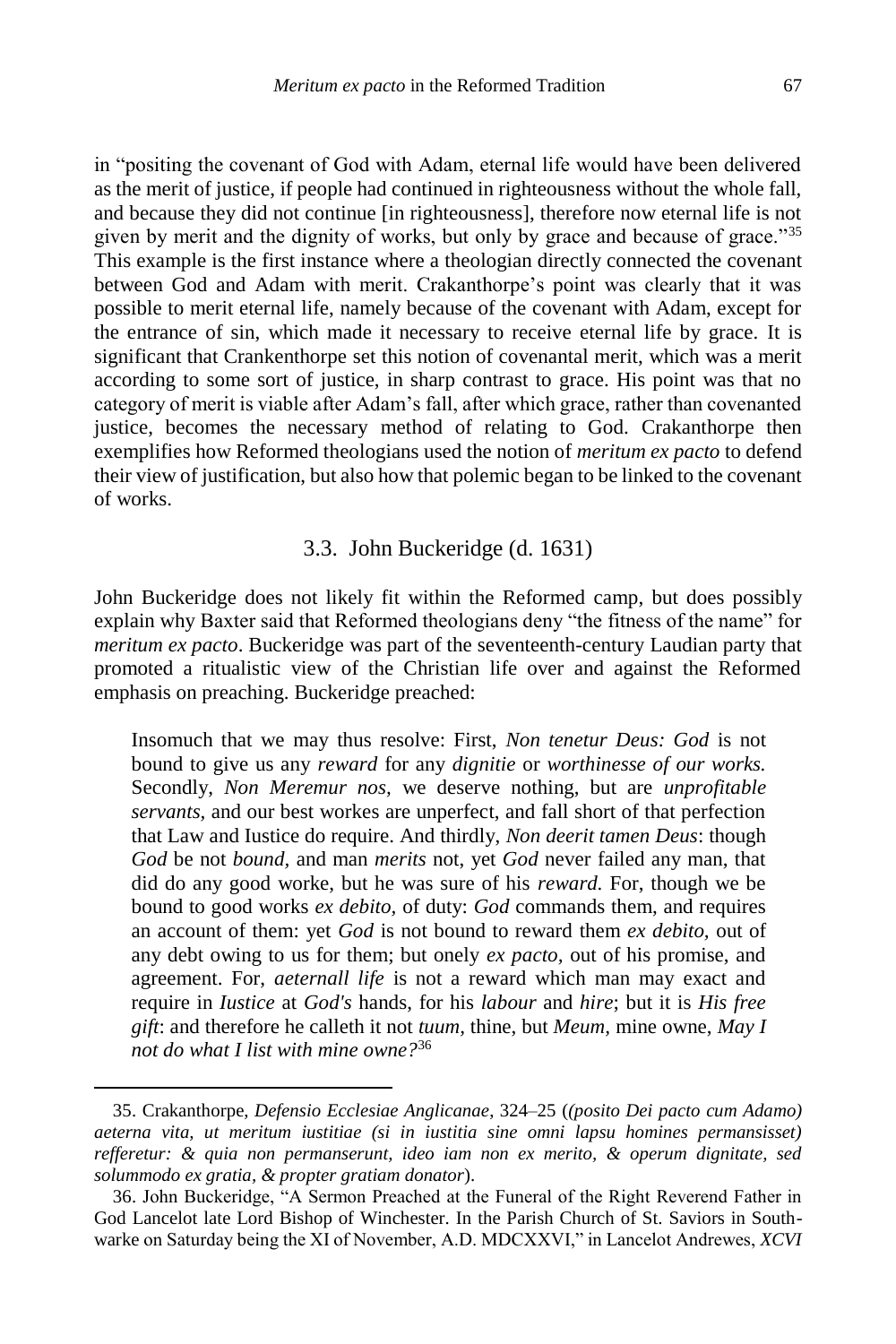His point about *meritum ex pacto* was that God can award eternal life according to merits from an agreement. This passage does not seem to be talking about a covenant between God and Adam before the fall like Crakanthorpe did, but rather about an actual method of salvation. This method, of course, was that model of congruent merit to which all Reformed theologians had a significant allergy. The fact that the category of *meritum ex pacto* was being used to promote a less than Protestant soteriology may be the reason why some shied away from the language, as Baxter noted. Buckeridge does not align with most of the evidence in this essay, but is still important because he and those of his theological persuasion may reveal one reason why *meritum ex pacto* was not a more predominant motif in early-modern Reformed divinity.

## 3.4. Thomas Adams (1583–1652)

Thomas Adams was another Reformed Episcopalian, who was concerned to rid the Church of England of what he perceived to be lingering hints of Roman Catholic theology. He had vocally opposed James I's suggestion to wed his son to a Spanish princess. Although Adams was a popular and well-known preacher, he never attained a high position in the church, likely because his anti-Catholicism ran afoul of William Laud and his staunch royalism then put him in ill graces with Oliver Cromwell.<sup>37</sup> He had a lengthy explanation of issues surrounding *meritum ex pacto*:

GOD is a just Master, and will pay all men their wages according to their worke. They that doe the businesse he sets them about, shall have a blessed recompence: none of his servants were ever losers by him. The ungodly indeed set themselves on worke; yet howsoever, he will pay them their wages; but it is such a *reward,* as they would thanke him to goe without: a righteous wages, for an unrighteous service. God shall pay all: Satan may be his executioner, but God is the Iudge. The executioner cannot lay on a stroke more than the Iudge appoints. Wicked men, properly, doe pay when they are payed: when God payes them, he payes himselfe of them: and this shall be to the *uttermost farthing.* So the unmercifull servant was bound over, *till hee should pay all his due.* At once they both receive their wages, and pay their debts.

*Wages* is understood to be an equall retribution, a reward proportionable to the worke: and is either *ex pacto,* what is covenanted; *Didst thou not agree with me for a peny?* or *ex merito,* what is earned, *The labourer is worthy of hire.* Equality of recompence defines wages: if it be too much, and above desert, it is munificence: if too little, and short of desert, it is injustice. The Iewes might give forty stripes, they would give but nine and thirtie, for feare

*Sermons* (London, 1629), 14. (Note the pagination in this volume restarts at this sermon. It is the last sermon in the collection.) Buckeridge (d. 1631) was a prominent anti-Calvinist.

<sup>37.</sup> J. Sears McGee, "Thomas Adams (1583–1652)," *ODNB*; Joel R. Beeke and Randall J. Pederson, *Meet the Puritans: with a Guide to Modern Reprints* (Grand Rapids: Reformation Heritage Books, 2006), 11–14.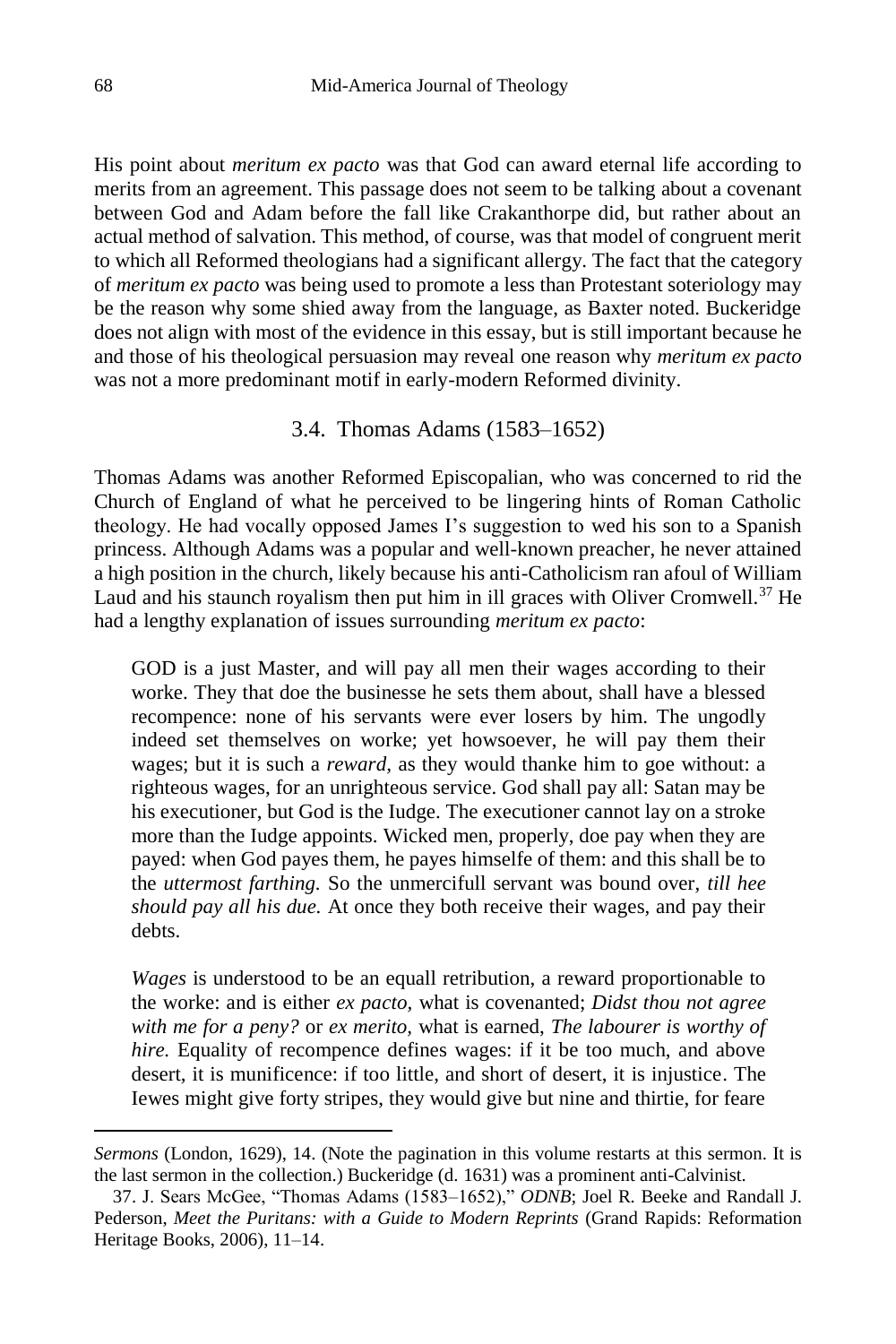of excesse. They were commanded to restore fourefold: some of them, as *Zacheus,* did quintuple it; for feare of the defect. But there is neither defect, nor excesse, in a just reward. Man may fault in this, God cannot; he payes just *wages;* not a dramme too light, not a scruple too heavy. *Every man shall receive according to his workes. With the same measure that ye mete, it shall be measured to you againe.*<sup>38</sup>

Adams interestingly distinguished *ex pacto* from *ex merito*. His point was still that God would agree to certain terms as the mode by which he would grant a reward. The argument moves in such a way as to show that God never properly owed humanity anything, and especially owes them nothing after the fall, but if he agreed to certain conditions, God would honor them by his covenant. This again was a way to circumvent Roman Catholic understandings of merit for the sake of salvation by grace alone.

# 3.5. John Brown of Wamphray (ca. 1610–1679)

John Brown was a Church of Scotland minister who was part of the Covenanters movement, and who died in the Netherlands once the Restoration of 1660 forced him into exile.<sup>39</sup> Likely his most important work was his *The Life of Justification Opened* (1695), which was actually published after his death. In that book, he addressed *meritum ex pacto* as synonymous with congruent merit. It was noted above that some read this doctrine to be akin to Gabriel Biel's medieval theology, which starkly contrasted with the Reformed emphasis on a forensic understanding of justification by faith alone. Brown wrote:

By merit here must either be understood, that which is called *meritum ex condigno,* that is, that merit, which ariseth from the due proportion of worth, that one thing hath unto another, in the ballance of equity  $\&$  justice. And who ever imagine this merit in their works, must dreame of an intrinsic worth in their works, which God, if he do according to justice, cannot but reward with eternal life: or that which is called *meritum ex congruo,* which floweth not from any inward Condignity in the work, but from a Promise or Covenant, & so it is *meritum ex pacto,* whereby the reward is not absolutly of grace, but of debt, because of a congruity in the thing, in respect of the Promise & Compact made. Our Adversaries cannot understand this last, when they say, that *Paul* disputeth against merit, because themselves own it, when they make works the Condition of the Covenant, & God to have promised justification  $&$  life unto our works.<sup>40</sup>

<sup>38.</sup> Thomas Adams, *A commentary or, exposition vpon the diuine second epistle generall, written by the blessed apostle St. Peter* (London, 1633), 851 (italics original).

<sup>39.</sup> Thomas Lockerby, *The Life of the Rev. John Brown* (Edinburgh, 1839).

<sup>40.</sup> John Brown, *The life of justification opened.* (Utrecht, 1695), 481 (italics original).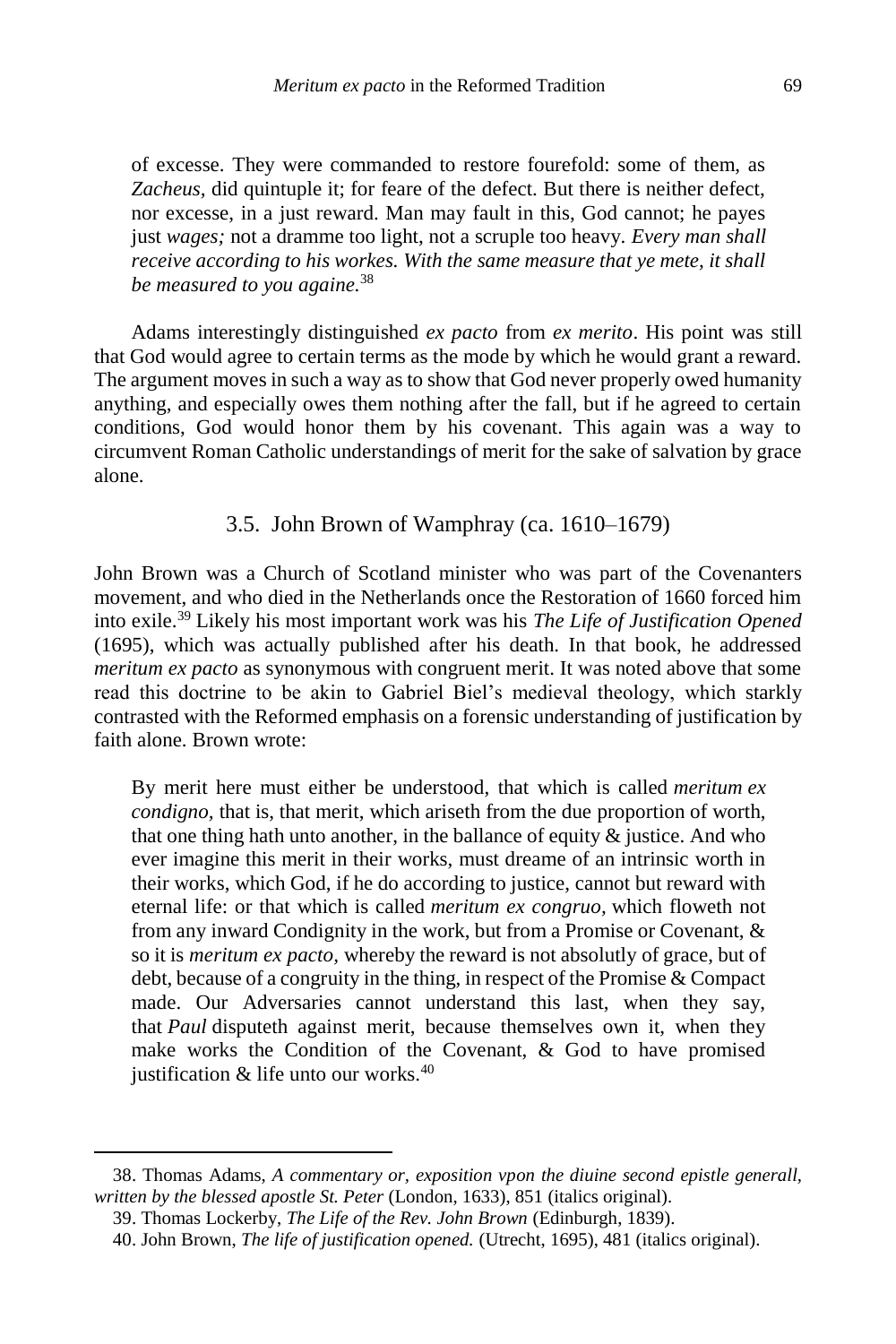Although Brown criticized the doctrine that this essay argues is a part of the Reformed tradition, his work is worth noting because it shows how different theologians understood this category to have different content. This demonstrates the earlier point concerning terminology and substance. In the initial quote from Richard Baxter, he acknowledged that some Reformed theologians were critical of the terminology, which may have had some explanation from the theology of less-than-Reformed thinkers such as Buckeridge. That concern is indeed evident in Brown's work, as Brown, much like Perkins, considered *meritum ex pacto* to be another name for congruent merit. Still, Brown's concern matched that of other writers who did endorse *meritum ex pacto* in that he defended the Reformed understanding of justification.

## 3.6. Johannes Cocceius (1603–1669)

Johannes Cocceius, a Dutch theologian who taught at Bremen, Franeker, and Leiden, made several contributions in the development of covenant theology, even if some of those contributions were controversial. His book *The Summary of the Doctrine concerning God's Covenant and Testament* is one of the more important books of seventeenth-century federal theology.<sup>41</sup> Willem van Asselt has discussed some of Cocceius's controversial views related to covenant theology, the most relevant of which for this essay has to do with his understanding of the abrogation of the covenant of works. <sup>42</sup> In sum, Cocceius taught in this doctrine that the development of redemptive history entailed a staged abrogation of the covenant of works. On the other hand, Brian Lee has highlighted Cocceius as an example of how Reformed theologians continually implemented exegesis in developing their formulations of covenant theology.<sup>43</sup> Although Lee focused on Cocceius's exegesis of the letter to the Hebrews, the present essay shows that Cocceius's commentary on Genesis also contained theological emphases in the development of covenant theology, namely in connection to *meritum ex pacto*.

Cocceius's role as professor of philology and Hebrew led to commentaries on most of the Old Testament, but his theological reflections upon the book of Genesis contain many of his arguments for *meritum ex pacto*. Cocceius argued that the covenant of works was immutable and fused to human nature because Adam's creation

<sup>41.</sup> Johannes Cocceius, *Summa Doctrinae de Foedere et Testamento Dei* (Leiden, 1654).

<sup>42.</sup> Willem J. van Asselt, "The Doctrine of Abrogations in the Federal Theology of Johannes Cocceius (1603–69)," *Calvin Theological Journal* 29 (1994): 101–16; idem, *The Federal Theology of Johannes Cocceius (1603–1669)*, trans. Raymond A. Blacketer (Leiden: Brill, 2001); idem, "*Expromissio* or *Fideiusso*? A Seventeenth-Century Theological Debate between the Voetians and Coccieans about the Nature of Christ's Suretyship in Salvation History," *Mid-America Journal of Theology* 14 (2003): 37–57; idem, "Christ, Predestination, and Covenant," 222–25; J. Mark Beach, *Christ and the Covenant: Francis Turretin's Federal Theology as a Defense of the Doctrine of Grace* (Göttingen: Vandenhoeck & Ruprecht, 2007), 272–98.

<sup>43</sup> . Brian J. Lee, *Johannes Cocceius and the Exegetical Roots of Federal Theology: Reformation Developments in the Interpretation of Hebrews 7–10* (Göttingen: Vandenhoeck & Ruprecht, 2009).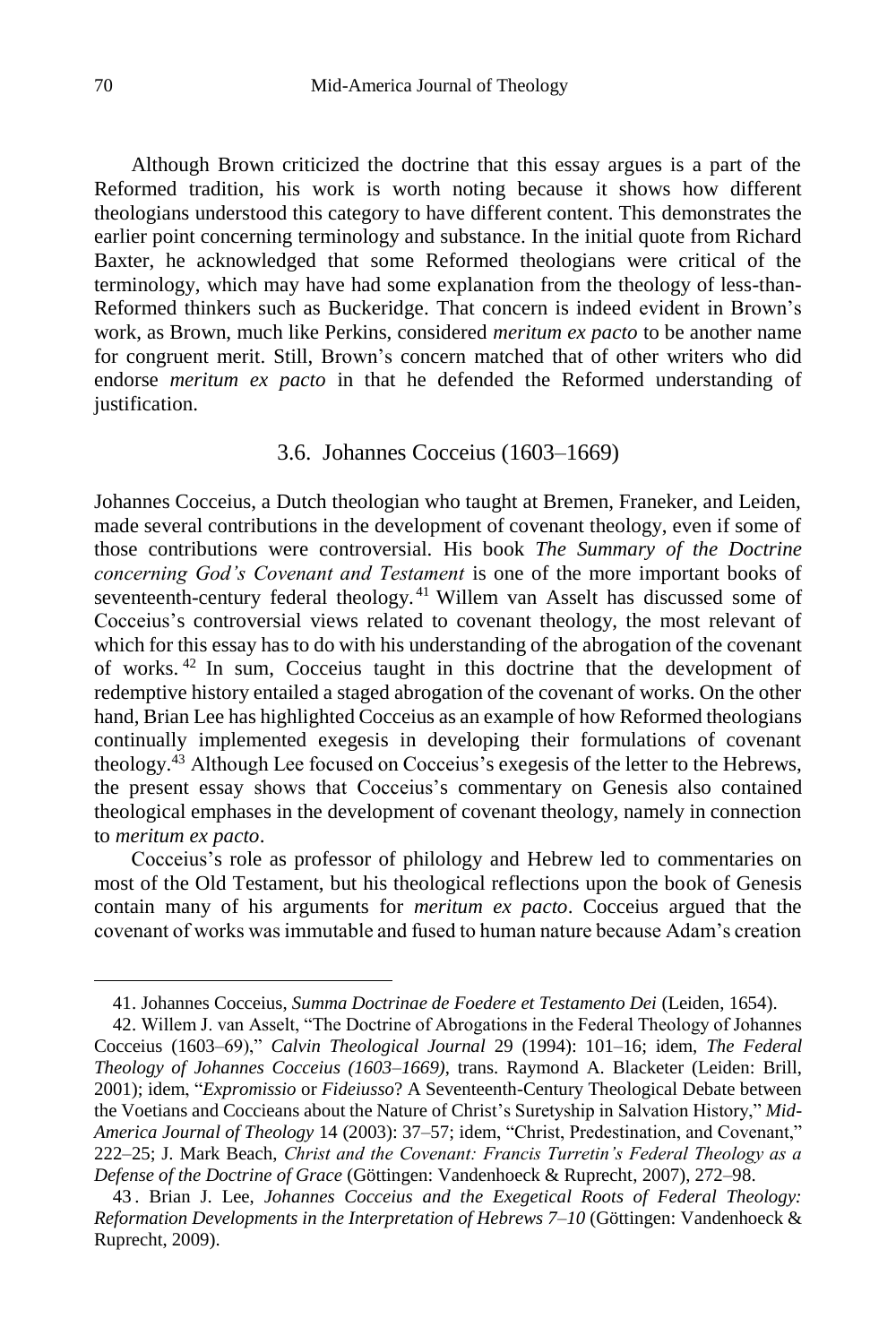in God's image demanded continuation in perfect obedience. Even though God promised to reward Adam's perfect obedience, this was not condign merit since God owed nothing to creatures as such for their obedience. The merit by which Adam could earn the reward of heavenly life was covenantal merit. Cocceius wrote:

§124. XII. Man, therefore, by the very fact that he was made according to God's image, has been constituted as in a covenant with God. I call this covenant or pact a firm agreement in mutual obligation because God bound Adam by oath unto loving and seeking him as his God, that is being examined also in an ardent attachment to God together with obedience throughout the examination period, performed to God's eternal glory in him who will be revealed in beatific life. And in turn he offered to Adam the assurance of what must be expected for standing in uprightness and rectitude, and for observing the law of examination, and from him, as his God, for striving after that revelation of God's glory in himself, and the blessing in the multiplication of his posterity with God's image. This is already clearly evident from what has been said.

§125. XIII. In this pact, heavenly life is considered as the reward that must be reckoned according to what is owed. This is usually called merit. But what the nature of this merit would be must be considered. It is not condign. Man is able to pay nothing to God, God accepts nothing from his hands, it is not profitable or beautiful according to man's work. Man owes everything to God. See Luke 17:10. It, therefore, remains that merit is by the covenant.<sup>44</sup>

Cocceius outlined how, even though God did not owe Adam any reward for his obedience *de facto*, God did enter a covenant with Adam so that Adam could trust that God would provide the expected reward if Adam rendered obedience during his probation in the Garden. Cocceius argued, citing Luke 17:10, that since Adam already owed everything to God and could pay God nothing, Adam's merit in this covenant could not be condign. On the other hand, Cocceius's unstated premise here was that God did not accept anything besides true righteousness in Adam's obedience, which undermined any notion of congruent merit. Rather, Adam's merit was covenantal,

<sup>44</sup> . Johannes Cocceius, *Commentarius in Pentateuchum, Josuam, et Librum Judicum* (Amsterdam, 1669), 38 (§124. XII. *Homo igitur eo ipso, quod fuit factus ad imaginem Dei, fuit constitutus quasi in foedere Dei. Foedus illud dico sive pactum, conventionem mutua obligatione constantem. quia Deus Adamum obstrinxit ad amandum & quaerendum se ut Deum suum, h[oc].e[st]. desiderandam & in affixione ad Deum atque obedientia per tempus explorationis operandum gloriam aeternam Dei, in ipso manifestandam in vita beatissima: & vicissim Adamo stanti in veritate & rectitudine, & praeceptum explorationis observanti dedit fiduciam sperandi & ab ipso, ut Deo suo, petendi eam gloriae Dei manifestationem in se, & benedictionem in multiplicatione posteritatis cum imagine Dei. Hoc jam ex dictis clare patet.*  §125. XIII. *In hoc pacto consideratur vita coelestis ut* merces *reputanda* κατ᾽ ὀφείλημα. *Hoc meritum dici solet. Sed considerandum est, quale id meritum sit. Non ex condigno. Homo nihil Deo potest dare, nihil accipit Deus ex manibus ejus, non sit ditior aut beatior per hominis operam. Homo debet omnia Deo. Vide Luc. 17:10. Restat igitur meritum ex pacto*).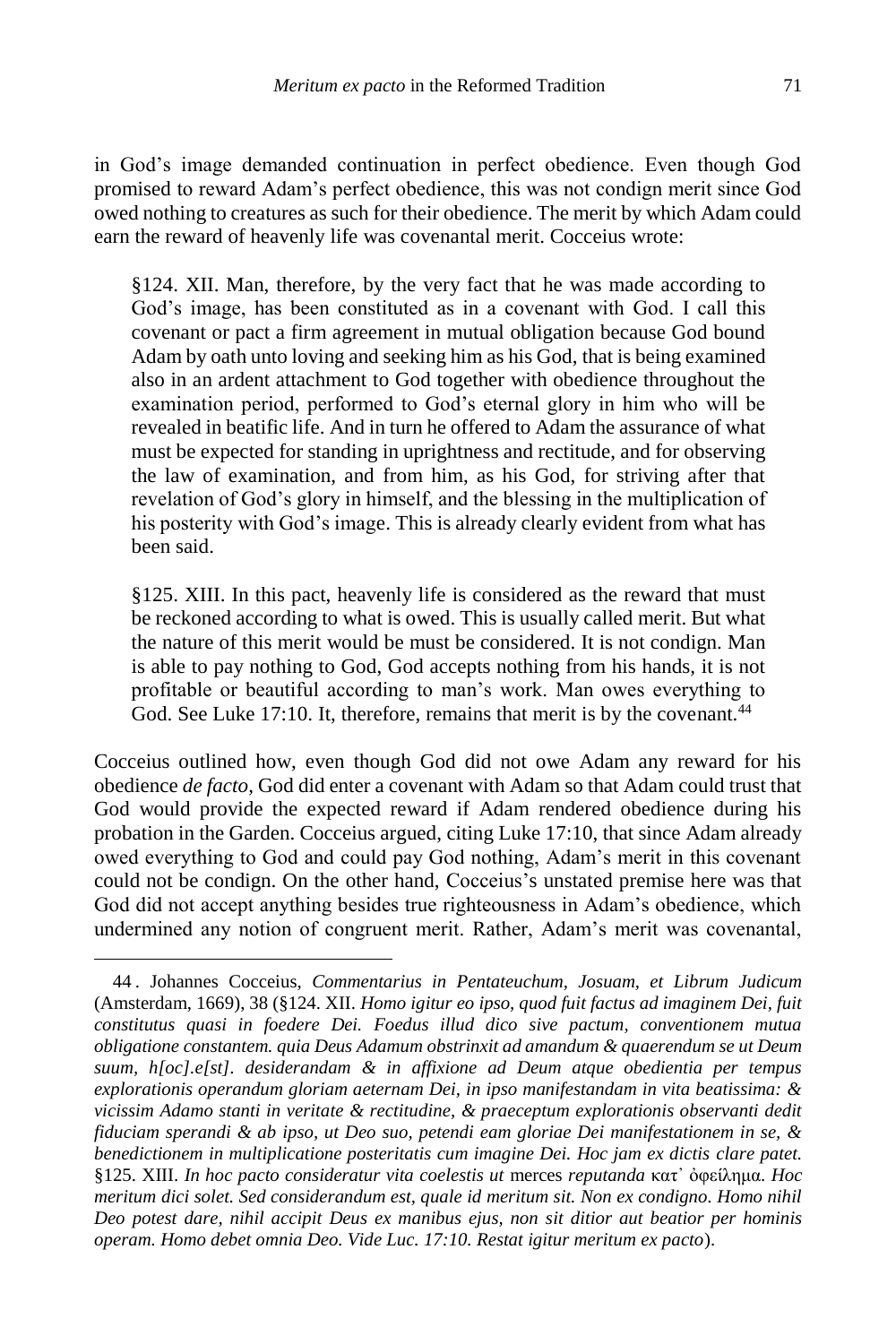meaning that Adam genuinely could earn his reward from God, but only because God had offered that reward on the basis of the covenant.

Cocceius was clear that this form of covenantal merit applied to Adam only before his fall into sin, which was the way that Cocceius used covenantal merit as a polemic to refute Roman Catholic paradigms of soteriology. First, Cocceius argued that the covenant of works could not be diminished, diluted, or even altered, since it was tied to God's image hardwired into humanity, which reflects God's immutable image.

§128. XV. The covenant of works is immutable and indispensable because it depends upon God's image, and thus upon God's nature, that is upon eternal uprightness and justice, which is established by him, who is God, and has all divinity; and for that reason the covenant cannot be changed, unless the principal reality is changed.<sup>45</sup>

Cocceius argued that this point about the covenant of works' immutability meant that the category of merit could not be applied after Adam's fall, which was the mistake present in Roman Catholic soteriology. Cocceius named John Duns Scotus as a promoter of this idea that merit was a legitimate category for how fallen people might obtain eternal salvation, but Cocceius argued that this view resulted "to confound the covenant of grace and the covenant of works." <sup>46</sup> Cocceius, therefore, contrasted God's justice with grace and understood the doctrine of *meritum ex pacto* to be one way to uphold the distinction between the law and the gospel through covenantal categories.

Cocceius's later discussion in his Genesis commentary explicitly brings together many of the themes that this essay has argued that Reformed theologians uphold by developing the category of *meritum ex pacto*. Cocceius clearly implemented this doctrine in a polemical attack against Robert Bellarmine, the famous Roman apologist, in order to refute Bellarmine's notion that a person could still merit after the fall.

§28. Between these [previously discussed types of merit], on the other hand, truth must be separated from falsehood. 1. The truth is that our works in no way merit without covenants. In this respect, Bellarmine does well. But similarly how is the dignity of the person and the dignity of the work and the communication introduced, unless it is a covenant? They are plainly not consistent. They certainly do not begin to be proportionate and equal, therefore, it is because God has fixed, has prepared, and has promised an

<sup>45</sup> . Cocceius, *Commentarius in Pentateuchum*, 38–39 (§128. XV. *Foedus operum est immutabile & indispensabile. Quia nititur imagine Dei, & sic natura Dei, h[oc].e[st]. aeterna veritate & justitia, quae fundatur in eo, quod Deus est, & omnem divinitatem habet; atque ideo foedus mutari non potest, nisi prima veritas mutetur*).

<sup>46.</sup> Cocceius, *Commentarius in Pentateuchum*, 38 (§126. *Unde patet, quantopere peccent, qui meritum saltem ex pacto statuunt post lapsum. ut Schola Cantabrigiensis.* Virtutum pulchra & speciosa caterva Salutem Aeternam ex pacto quam meruere dabunt*. A Joh. Duns id didicerunt. Hoc est confundere foedus gratiae & foedus operum. Sed multo magis delirant, qui debitum ex condigno statuunt sub foedere gratiae*).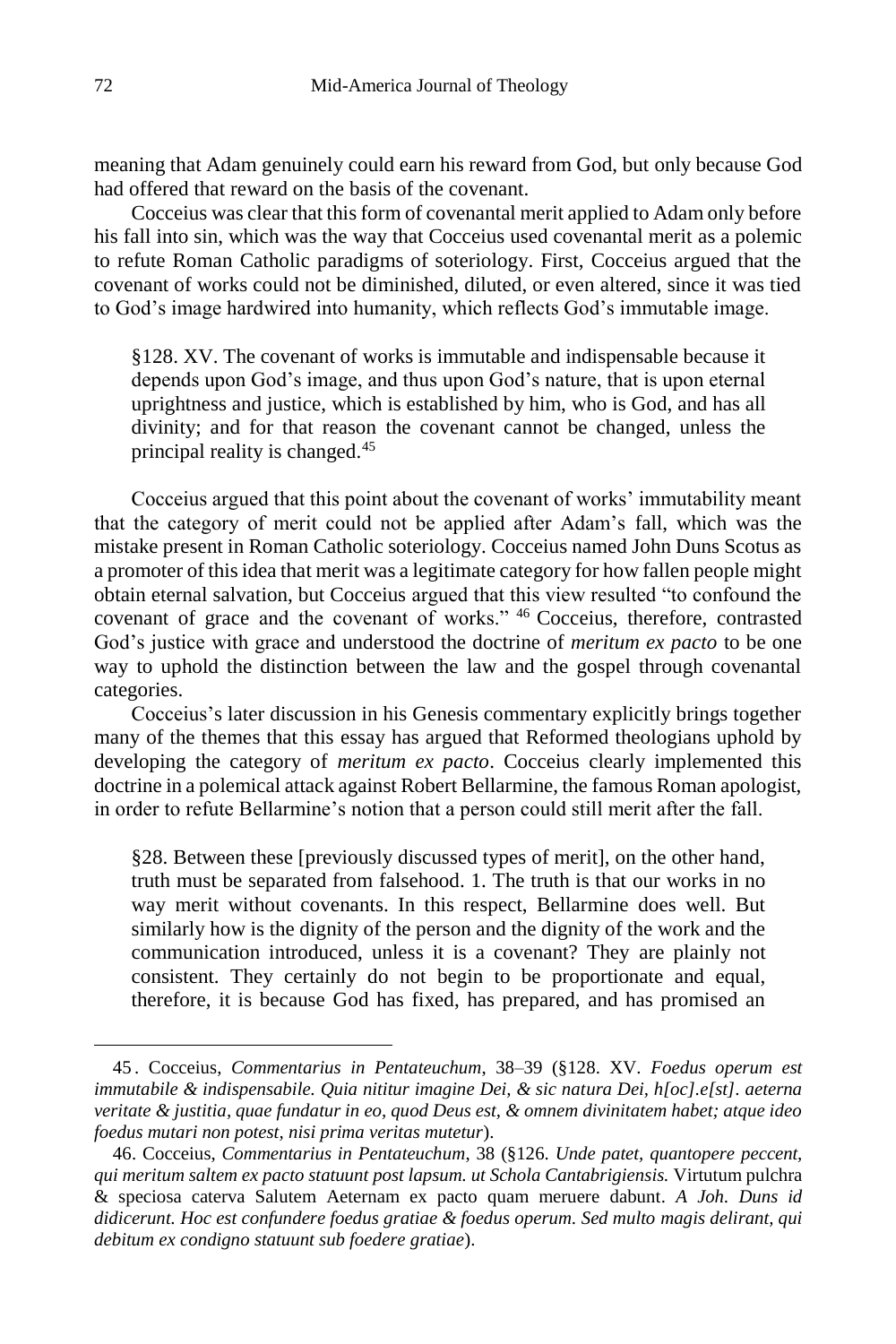eternal reward to them. 2. The truth is that the merit of works comes into being by the covenant, but it is wicked to confound this covenant with the gospel promise. For that reason, Scripture opposes law and promise, as in Galatians 3:17. 3. This covenant, from which is merit, has been established in itself by the production of nature. The creature whom God has dignified with his image has thereby also been dignified with the calling to everlasting life because God has displayed himself to him, and it could not be otherwise. Moreover, the former doctor has perceived here in the right part, containing that of Bellarmine's account. But plainly he has wickedly understood the same that he has furthermore thought that the same condition for life remains possible after the fall; and the same condition to be the doing of a good work proceeding from regeneration and justification. 4. Rightly, Bellarmine said that Christ has absolutely merited life for us. And that our merit would conflict with him without a covenant, by the very nature of a good work, and that otherwise only Christ is rightly able to merit by working. But in that, on the other hand, it is contrary to him that thinks that covenantal merit can be adjacently added with Christ's merit of life. No certainly instead, the merit from natural works conflicts with Christ's merit of life, and thus by the secret covenant, which covenantal merit circumcised. And it is false, when he says, "It is of greater grace and of his kindness, that he would have willed us to have not only by the law of inheritance, but also by the law of merit." For it is lesser grace to be merited and to be found as the way to the condition of the new covenant, so that in the end if we have stood by that covenant, we might arrive at life; which life Christ has merited for us closely, immediately, and thus absolutely. That is sophistry. God has willed us to have life, as an inheritance and as a compensation, truly so that we begin that living to please God, and thus now to act as sons, and to declare the hope of everlasting blessedness by good works, but not to diminish from God's glory to any extent. 5. Concerning the promise, which is opposed to the law, neither understands well. For the promise properly is the declaration of the testament, which God made in Christ, concerning life that must be given on account of him to them, who had been given to him. It is, therefore, his sign that Christ has procured. Thus it is said: "I will put enmity between the seed of the woman and you." And, "I will be God to your offspring. In Isaac, your offspring will be reckoned. Ask me, and I will give the Gentiles as your inheritance. I have made you the father of a multitudes of nations. In your offspring, the families of the earth will be blessed." This promise insofar as it ordains eternal life, is applied to each individual according to the conditional word, so that the designated heirs are truly roused unto seeking the inheritance in Christ; and they, who flee unto Christ so that they might have the hope that has been offered unto that taking hold (Heb. 6:18). For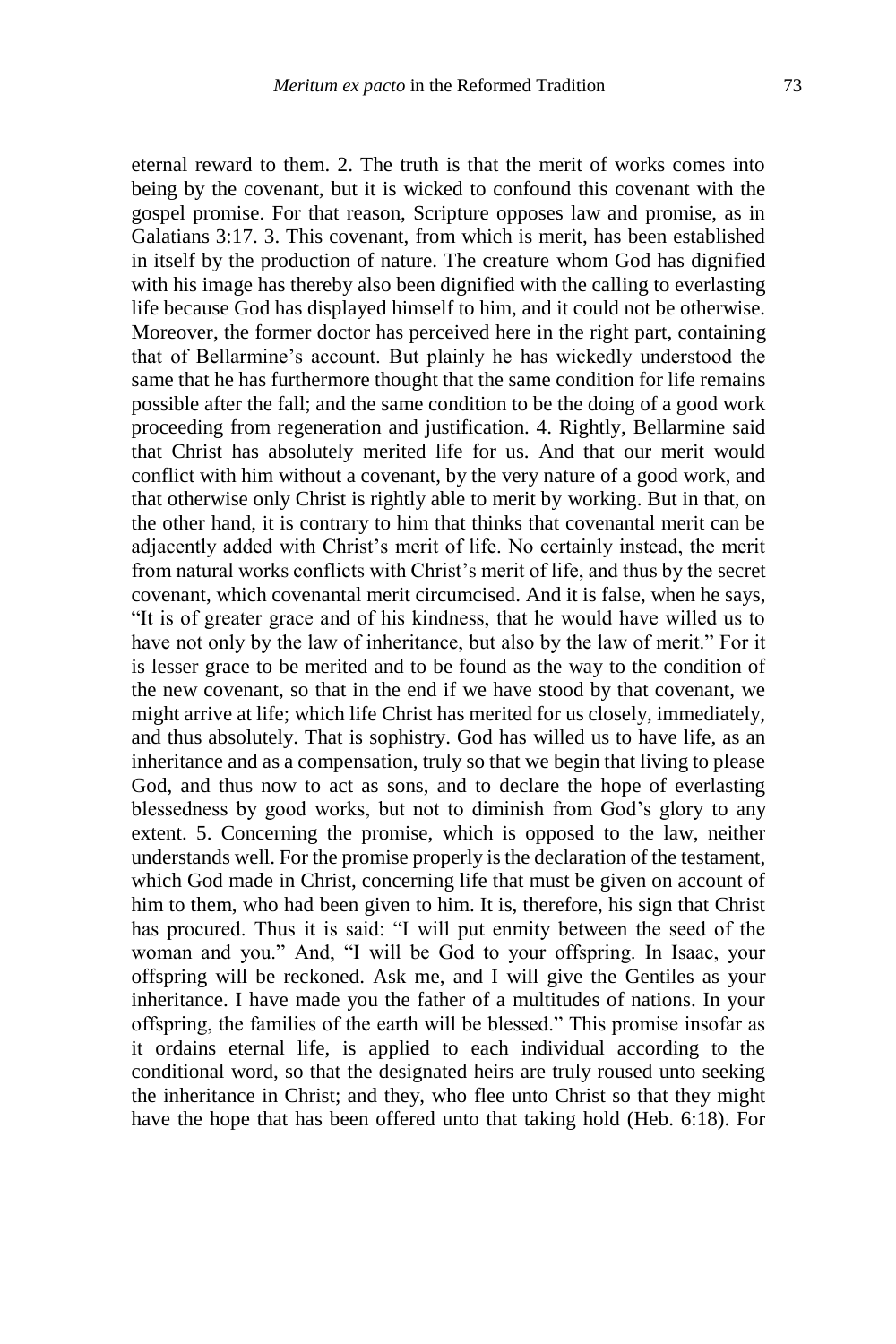thus, the Testament crosses into the strength of the covenant, but a new condition is not established for meriting eternal life. <sup>47</sup>

Cocceius acknowledged that the difficulty in speaking about human merit is that the person's dignity and their work's dignity are disproportionate to the reward that God would grant.<sup>48</sup> Cocceius's solution was that the merit is not inherently in the dignity of the person or work, but "comes into being by the covenant." According to Cocceius, this merit that Adam was able to achieve before the fall could not be applied to our situation after the fall. This mistake would conflate the law and the promise and confound the covenant of works and the covenant of grace. God does not set out the hope of everlasting life if we take hold of Christ's merits and add our works to that, but instead has ordained that Christ's merits be applied for the everlasting salvation of those whom the Father gave to the Son to redeem, and those are then to live the grateful

<sup>47.</sup> Cocceius, *Commentarius in Pentateuchum*, 76 (§28. *In his rursus est discriminanda veritas a mendacio. 1. Verum est, quod opera nostra nullo modo mereantur sine pactos. quod bene Bellarminus. Sed quomodo idem dignitatem personae, & dignitatem operis &*  communicationem *introducit, si sit pactum? Quae plane non consistunt. Non enim incipiunt esse proportionate & aequalia, ideo quia Deus illis destinavit, praeparavit & promisit praemium aeternum. 2. Verum est, quod meritum operum proveniat ex pacto: sed male id pactum confunditur cum promissione Euangelica. Ideo Scriptura* legem & promissionem *opponit. Gal. 3:17. 3. Pactum illud, a quo est meritum, in ipsa naturae productione fundatum est. Creaturam, quam Deus est dignatus imagine sua, eo ipso etiam dignatus est vocatione ad vitam immarcescibilem: quia se ei quaerendum proposuit. Neque aliter fieri potuit. Atque hac in parte recte sensit ille doctor, cum quo Bellarmino res. Sed plane pessime sensit idem, quod putavit, etiam post lapsum manere eandem conditionem vitae possibilem; & eam esse factionem boni operis ex regeneratione & justificatione proficiscentem. 4. Bene Bellarm. Christum nobis meruisse vitam immediate. Et quod cum eo pugnet meritum nostrum sine pacto, ex ipsa natura boni operis. quodque alias Christus tantum sit meritus potestatem bene operandi. Sed in eo rursus sibi est contrarius, quod putat cum Christi merito vitae immediate posse conjungi meritum ex pacto. Non enim magis cum Christi merito vitae pugnat meritum ex natura operis, & sic pacto tacito, quam meritum ex pacto verbali. Et falsum est, quod dicit,* hoc esse amplioris gratiae & benignitatis ipsius, quod voluerit nos vitam habere non tantum jure haereditatis, sed jure etiam promeritorum. *Nam minor est gratia, mereri & aperire quasi viam ad novi pacti conditionem, ut demum si eo pacto steterimus ad vitam perveniamus; quam vitam Christum nobis meritum esse proxime, immediate & sic absolute. Sophisma hic est. Deus nos voluit vitam habere, ut haereditatem & ut compensationem: nempe ut incipiamus hic viventes Deo placere, & sic jam tanquam filii agere, & spem gaudiorum bonis operibus firmare: non vero de Gloria Dei aliquid delibare.* 5. *De* promissione, *quae legi opponitur, neuter bene sentit. Nam ea proprie est declaratio Testamenti, quod Deus fecit in Christo, de vita danda propter ipsum eis, qui ipsi dati sunt. Est igitur significatio ejus, quod Christus impetravit. Sic dictum est:* Ponam inimicitiam inter semen mulieris & tuum. Et, Ero Deus semenis tui. In Isaaco vocabitur tibi semen. Postulo a me & dabo gentes haereditatem tuam. Patrem multarum gentium dedi te. In semine tuo benedicentur familiae terrae. *Haec promissio, quatenus vitam aeternam decernit, singulis per verbum conditionatum applicatur, ut nempe designati haeredes excitentur ad haereditatem quaerendam in Christo; & illi, qui confugiunt ad Christum* spem expositam habeant *ad eam* arripiendum. *Hebr. 6:18. Nam sic Testamentum transit in firmitudinem pacti: non autem vitae aeternae promerendae statuitur nova conditio*).

<sup>48.</sup> Aquinas, *Summa Theologica*, 1a2ae.93.1–2; Hamm, *Promissio, Pactum, Ordinatio*, 204.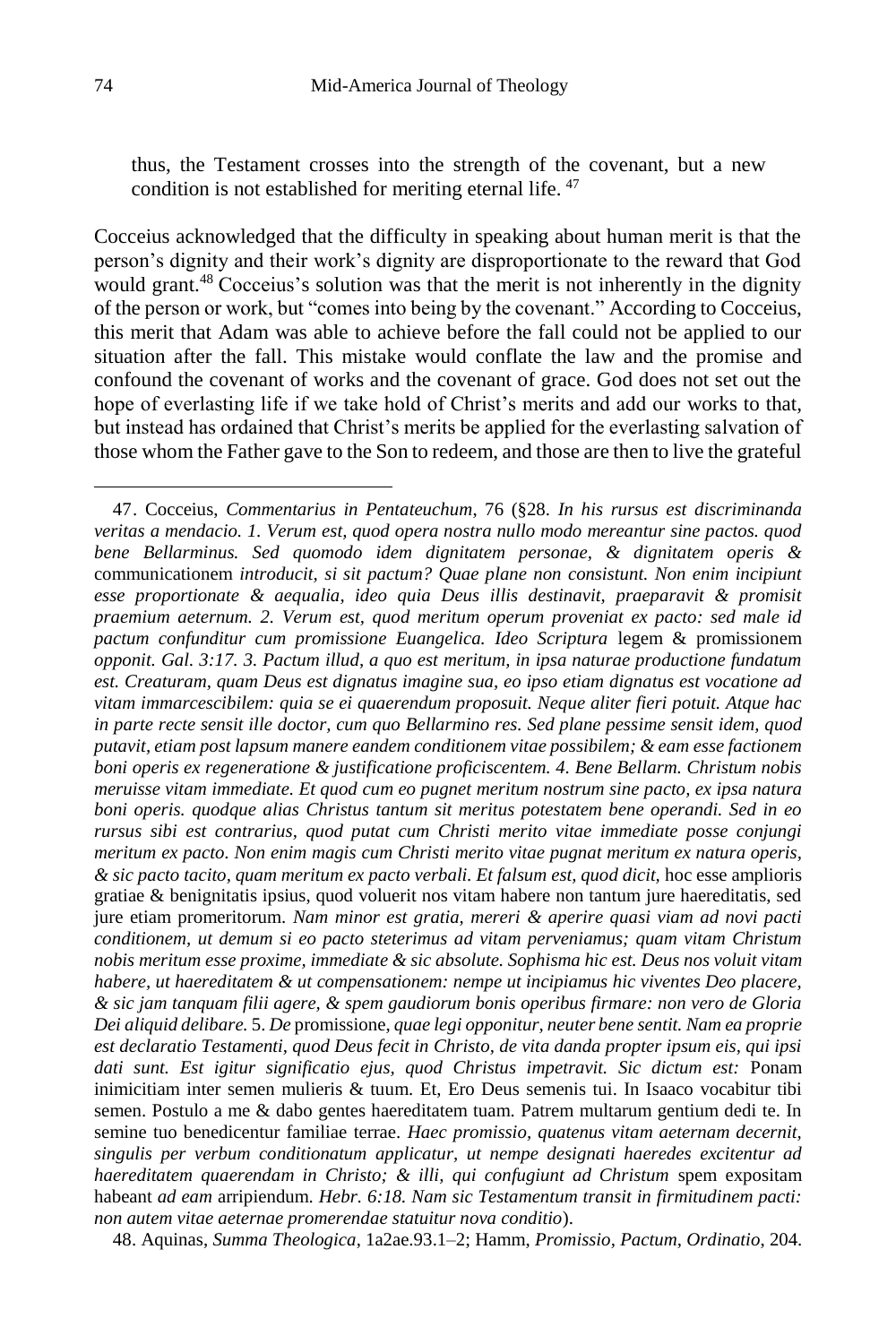and obedient lives of sons to declare the reality of having received everlasting life. In sum, Cocceius used *meritum ex pacto* as an important element of his doctrine of the covenant of works in order to develop a clear distinction between Reformed and Roman Catholic soteriology, and to reject any notion that the law and the gospel could be mixed.

## 3.7. Johannes Braun (1628–1708)

Johannes Braun, once a pupil of Cocceius, was professor of theology and Hebrew at the university of Groningen. Notably, he vigorously opposed Arminianism and its version of God's decrees, and promoted a supralapsarian understanding of election.<sup>49</sup> On the other (perhaps controversial) hand, he also held to a version of Cartesian philosophy, although it was more of a tool for his theology than a full-orbed philosophical outlook.<sup>50</sup> To this essay's argument, Braun argued that *meritum ex pacto* explained the structure of the covenant of works between God and Adam.

If Adam had stood, and performed all things [of the law], he would even have merited, but I. not by *condign merit*, as if either his person, or his works would have been worthy of so great a reward. There is no creature, though perfect, who can merit this way in the presence of God. 1) Because we owe everything to God. Lk. 17:10. 2) No one is able to bring obligation upon God since he would be El Shaddai, God the sufficient one. Gen. 17. See Job 22: 2. 3) Whatever good things a man has, it is from God. Phil. 2:13; Ac. 17:28; 1 Cor. 4:7. 4) Nothing is given proportionately between the work of creatures, and the enjoyment of God. II. It would not even have been by *congruent merit*, certainly because of the extraordinary gifts, which he had received from God. 1) Because God is not a respecter of persons, whom he made able by the particular gifts. 2) Because there was no grace in the case of Adam, the one building favor, when everything he would have was from God. Merit, therefore, was to its extent by the *covenant*, following the stipulation of the covenant, by the mere good pleasure of God. <sup>51</sup>

<sup>49.</sup> Johannis Braunii, *Doctrina Foederum sive Systema Theologiae*, 2 vol. (Amsterdam, 1691), 2.9.11, 24 (cited according to part.chapter.section).

<sup>50.</sup> Piet Steenbakkers, "Johannes Braun (1628–1708), Cartesiaan in Groningen," *Nederlands Archief voor Kerkgeschiedenis* 77, no.2 (Jan 1997): 196–210.

<sup>51.</sup> Braunii, *Doctrina Foederum*, 259–60 (*Si Adamus stetisset omniaque fecisset, meritus quidem fuisset, sed I. Non ex* Condigno*, quasi vel ipsius persona, vel ipsius opera tanto praemio digna fuissent. Nulla sane creatura, etiamsi perfectissima, apud Deum mereri potest. (1. quia Deo Omnia debemus. Luc. 17:10 (2. Deo nullum potest adferri commodum cum sit דישׁ אל Deus sufficiens. Genes. 17. Vide Job 22:2. (3. Quicquid homo boni habet, id habet a Deo. Phil. 2:13. Act. 17:28. 1 Cor. 4:7 (4. Nulla datur proportion inter opus creaturae, & fruitionem Dei. Nec etiam II. Meritus fuisset ex* congruo*, scilicet propter eximia dona, quae a Deo acceperat. (I. quia Deus fuisset acceptor personarum, qui benefaceret ob propria dona, (2. quia in Adama nulla fuit gratia gratum faciens, cum Omnia a Deo habuerit. Ergo meritus ex* pacto *tantum, secundum stipulationem foederis, ex mero beneplacito Dei*).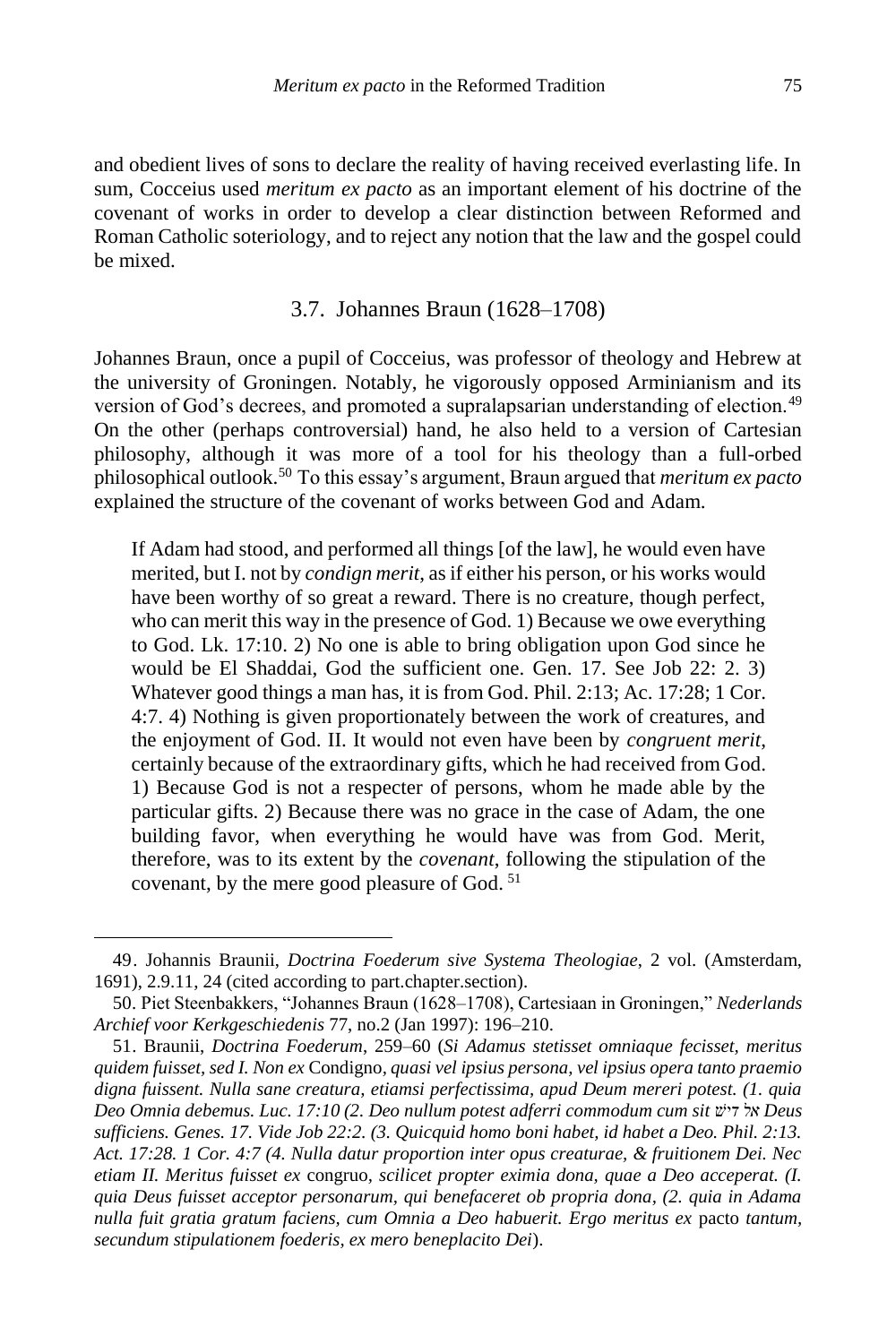Braun explicitly affirmed that Adam would have merited in the covenant of works had he not sinned, but also parsed how he meant that Adam could merit. Braun's explanation of *meritum ex pacto* is another example of a Reformed theologian implementing this doctrine as a polemic to subvert Roman doctrines of merit. He denied that the two Roman categories of merit could apply between God and his creature. On the one hand, he rejected that Adam could merit condignly because it is de facto impossible to put God in human debt. On the other hand, he also rejected that Adam could merit congruently because God did not give any grace to Adam in the covenant of works. Adam's potential merit, which was merit because he genuinely could have earned something from God upon a legal premise, therefore, had to have been covenantal, meaning God set terms to Adam and assigned the reward if he strictly met them. Braun was then another Reformed theologian who used *meritum ex pacto* to strengthen his doctrine of the covenant of works.

# 3.8. Frans Burman (1632–1679)

Frans Burman was born in Leiden, pastored a church in Hanau, and later taught theology (1662–1671) and then history (1671–1679) at the University of Utrecht. He wrote books on theology, biblical commentary, philosophy, and ethics.<sup>52</sup> In his *Synopsis of Theology and Inspection of God's Covenant*, Burman made significant use of the doctrine of *meritum ex pacto* to explain both the covenant of works and Christ's work. The first reference to the doctrine surprisingly comes under his treatment of angels, wherein he raised the question about angels' merit. He wrote:

Merit indeed is not opposed to the Scripture, if only that merit is not founded in the fixed dignity of works, but in the generous divine promise; the type of merit is by the covenant, and also the righteousness of works, even as to the first man, if he had continued obeying, then he would been suitable.<sup>53</sup>

Although the connection Burman drew between angels and merit is interesting, the relevant point for this essay is that he argued not only that the category of merit, properly understood, is compatible with Scripture, but also that that God's relationship with Adam in the covenant of works is the best illustration of how covenantal merit operates. God's covenant with Adam forged the potential for merit.

<sup>52.</sup> John Watkins, *The Universal Biographical Dictionary*, new ed. (London, 1821), 302; Alexander Chalmers, *The General Biographical Dictionary*, new ed. (London, 1813), 7:354– 55.

<sup>53.</sup> Frans Burman, *Synopsis theologiae et speciatim oeconomiae Foederum Dei, ab initio saeculorum usque ad consummationem eorum*, 2 vol. (Utrecht, 1671–72), 1.46.9 (*Quod de merito ipsorum quaeritur, an istud ipsis tribui, ipsorumque remuneratio & vitae aeternae praemium illi adscribi possit; id quidem Scripturae non repugnat, modo meritum id non fundetur in intrinseca quadam operum dignitate, sed in liberali repromissione divina; quale meritum ex pacto, atque operum justitia, etiam homini primo, si obediens permansisset, competivisset*).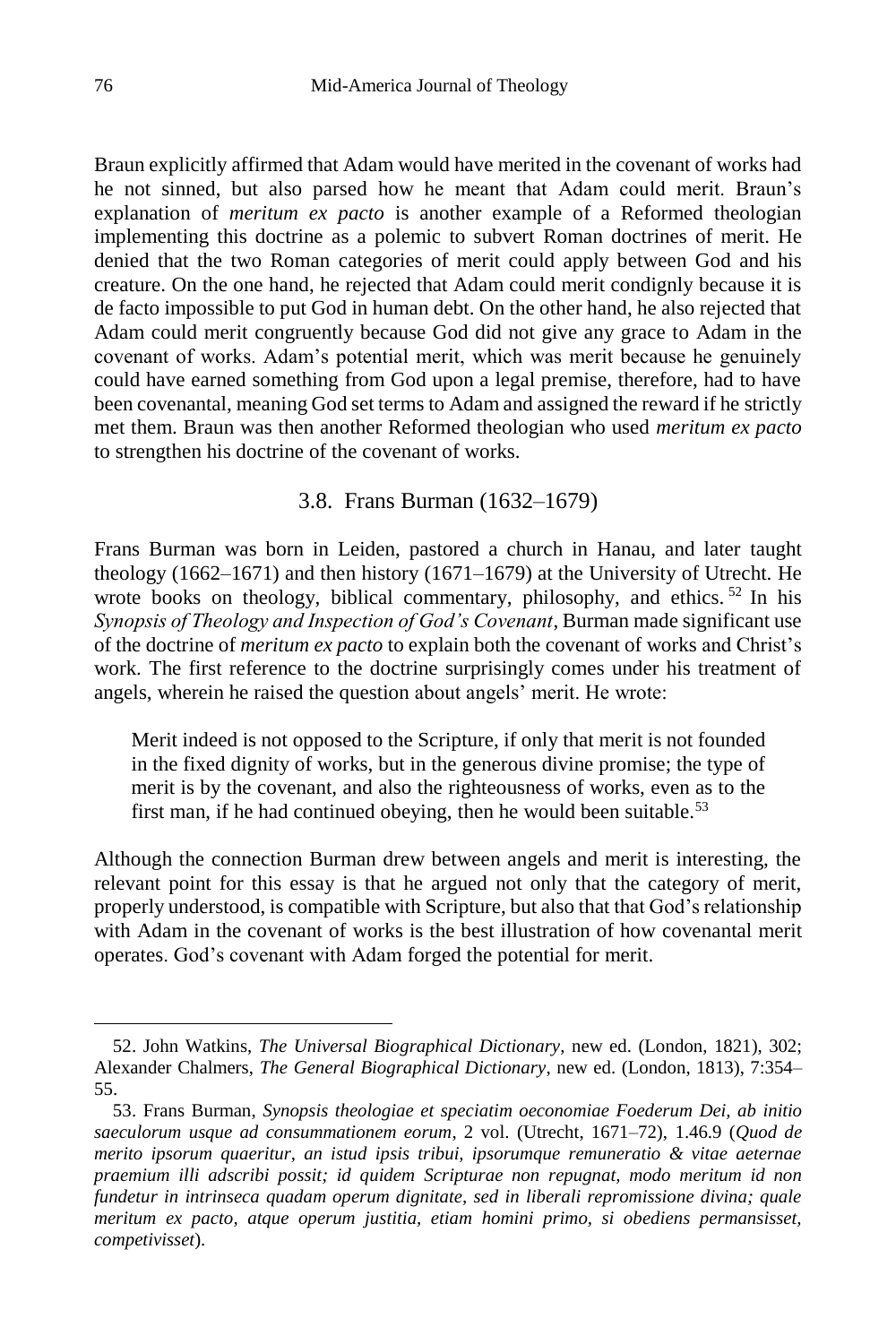Burman argued this point further in the chapter "concerning the covenant with the first man."

Now also, God's kindness is that he would want to summon the creature, who by default has been subordinated to him and owes him everything by natural obligation, to special communion with him by entering into a covenant, and would want to temper his completely absolute rule with that self-indulgence of love and mutual obligation. The result was that the man, who had been made with a fixed means to the supreme blessedness, was firmly able to expect that blessedness, not only because of God's sheer goodness and natural love for the creatures, in each manner promised to him, but certainly also because of the covenant, and thus on account of God's truthfulness and faithfulness. Now also, this agreement of the covenant impels reward and certain great and abundant gift, which the man would have been able to hold out to God because of God's law that he knew by nature.<sup>54</sup>

Burman already explicitly stated that God's covenant with Adam worked on the premise of *meritum ex pacto*, but in this passage he further outlined what that meant. He protected God's freedom, and refuted absolute merit, by indicating that God was kind to make a covenant with his creature, who had every obligation to obey and no inherent right to a reward. This point clearly had that issue of disproportionality in view again. Once God made that covenant though, it "impels" him to reward Adam's obedience to the natural law. Burman noted how the law was the premise of this covenant and the condition for Adam to have union and communion with God:

God's covenant is the agreement between God and man, by which God declares by the extensive law the method of perceiving his love and of enjoying union and his communion; and man in return embraces that method prescribed in the covenant, and promises himself for enduring service, and expects reward and payment because of the covenant.<sup>55</sup>

Clearly, Burman labored that motif that *meritum ex pacto* helps explain how God could promise to reward Adam's works before the fall without creating an opening for

<sup>54.</sup> Burman, *Synopsis theologiae*, 2.2.4 (*Atque ex hac Dei benignitate est, quod creaturam sibi ultro subditam, ac ex naturali obligatione omnia debentem, inito foedere ad propriorem sui communionem invitare, ac imperium suum plane despoticum ista amoris & mutuae obligationis* Ἀκρασία *temperare voluerit. Ut jam homo, certissimo aditu ad beatitudinem facto, eam non ex mera solum Dei bonitate, & naturali in creaturas amore, sibi quoquo modo polliceri, verum etiam ex pacto, adeoque propter veritatem & fidelitatem Dei certo expectare possit. Atque infert haec foederis conventio remunerationem ac liberalitatem quandam majorem & abundantiorem, quam homo sibi ex jure Dei per naturam cognito promittere potuisset*).

<sup>55.</sup> Burman, *Synopsis theologiae*, 2.2.6 (*Foedus Dei est conventio inter Deum & hominem, qua Deus lata lege declarat homini rationem percipiendi sui amoris, & unione ac communione ipsius fruendi; & homo rursus rationem foedere praescriptam amplectitur, ac servaturum sese promittit, & ex foedere remunerationem ac mercedem expectat*).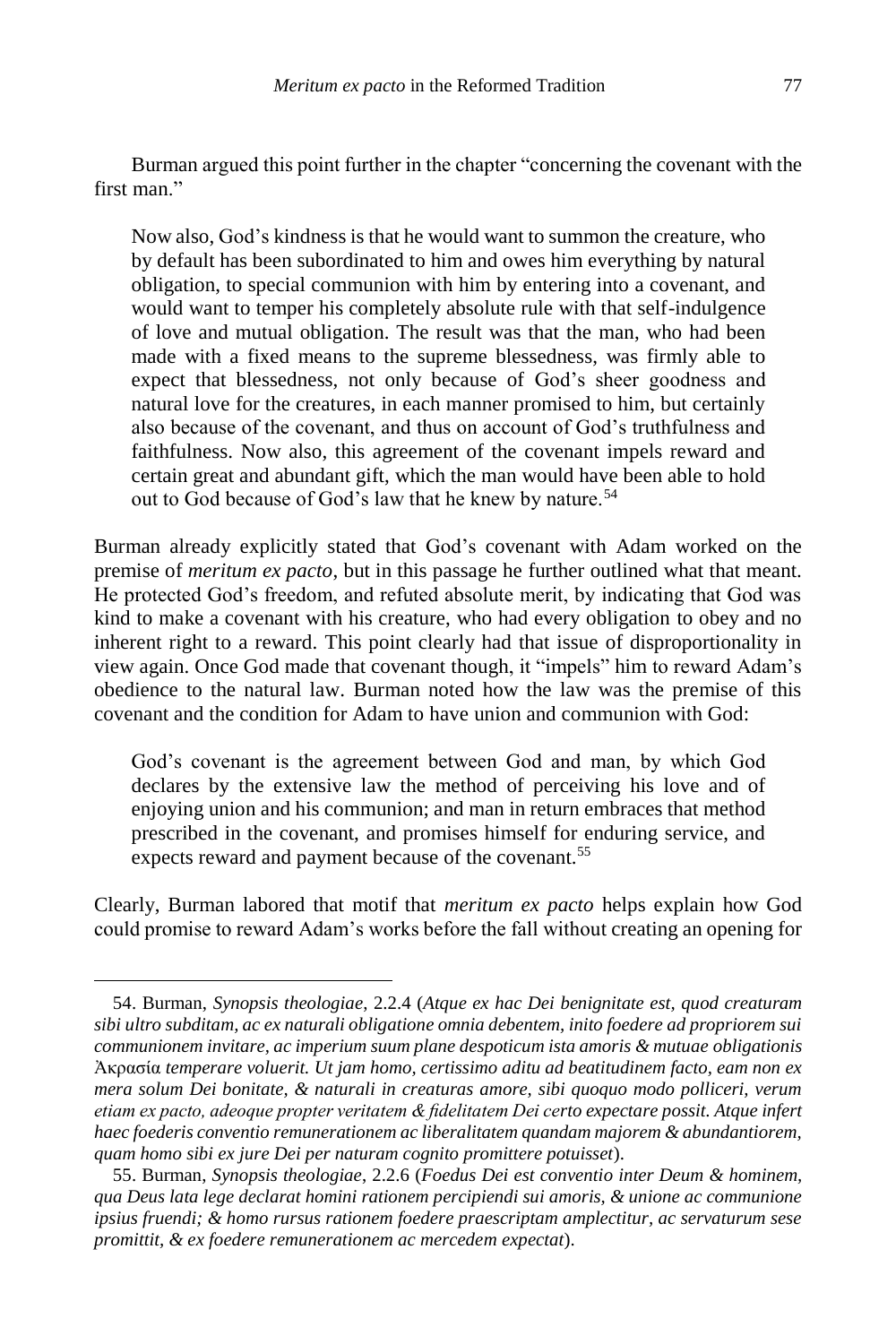the Roman system of merit after the fall. In respect to the latter half of that point, he qualified Adam's potential, "and merit would obtain in only this human state [before the fall], but even then not another way than by the covenant and generous promise."<sup>56</sup> Further, "Because of the universal state of sin," he wrote, "not even a great person is able to hope for salvation by works."<sup>57</sup> These quotes demonstrate how he qualified the notion of *meritum ex pacto* to exclude the possibility of implementing it in the postfall context.

Burman, however, also employed the other motif of using *meritum ex pacto* to explain Christ's work. Concerning the sponsor of the covenant of grace, he wrote,

His exaltation had to consist not barely in the payment of eternal life, in so far as it was the reward of the covenant of works, must be conferred to him by justice, but just as he accepted this specific mandate from the Father, so also he initiated a specific covenant with him, in which the reward was likewise promised to him alone, and as the God man's merit is clearly greater than the bare man's, thus also glorious exaltation was owed to him, not by the covenant of works simpliciter, but because of his covenant with the Father<sup>58</sup>

This is a formulation of the covenant of redemption outright, wherein the Trinitarian persons covenant together concerning the plan of salvation and here Christ earned his glorious exaltation because of his covenant with the Father. Still, Burman upheld that Christ had genuinely condign merit in addition to this covenantal merit: "Since this exaltation was owed to the Son because of this covenant, there is a reason to call his obedience and subjection truly and properly merit . . . and this merit was not only by the covenant, but was also condign." <sup>59</sup> These passages prove that Burman had incorporated both motifs concerning *meritum ex pacto* into his theology both to explain how Adam could earn a reward in the convent of works, while polemically excluding Roman notions of post-fall merit, and to explain how Christ earned salvation for his people. It seems clear that these motifs became increasingly

<sup>56</sup> . Burman, *Synopsis theologiae*, 2.3.21 (*Atque in hoc solo hominis statu meritum obtinuisset, sed non aliud quam ex* pacto*, ac liberli repromissione*).

<sup>57</sup> . Burman, *Synopsis theologiae*, 6.5.8 (*Sed per peccatum universus iste status, & qualiscunque illa justitia, ac justification desiit; neque ex operibus salute sperare homo amplius potest*).

<sup>58.</sup> Burman, *Synopsis theologiae*, 2.15.13 (*Quae ejus exaltatio non nude consistere debuit in collatione vitae aeternae, quod erat praemium foederis operum cuilibet justo conferendum; sed sicut ille peculiare mandatum a Patre acceperat, & peculiare pactum cum eo inierat, quo singulare etiam praemium ipsi promissum erat; & sicut θεανθρωπος meritum majus plane est merito nudi hominis; ita etiam gloriosior exaltatio ipsi debebatur; non ex foedere operum simplici, sed ex pacto illo cum Patre*).

<sup>59.</sup> Burman, *Synopsis theologiae*, 2.15.14 (*Cum autem exaltatio haec Filio ex pacto isto debita fuerit, obedientia & subjectio ejus veri & proprie dicti* meriti *rationem habuit . . . meritum hic fuit non tantum ex pacto, sed etiam ex condigno: tanta enim humiliatio tantae personae gloriae isti & exaltationi proportionata fuit*).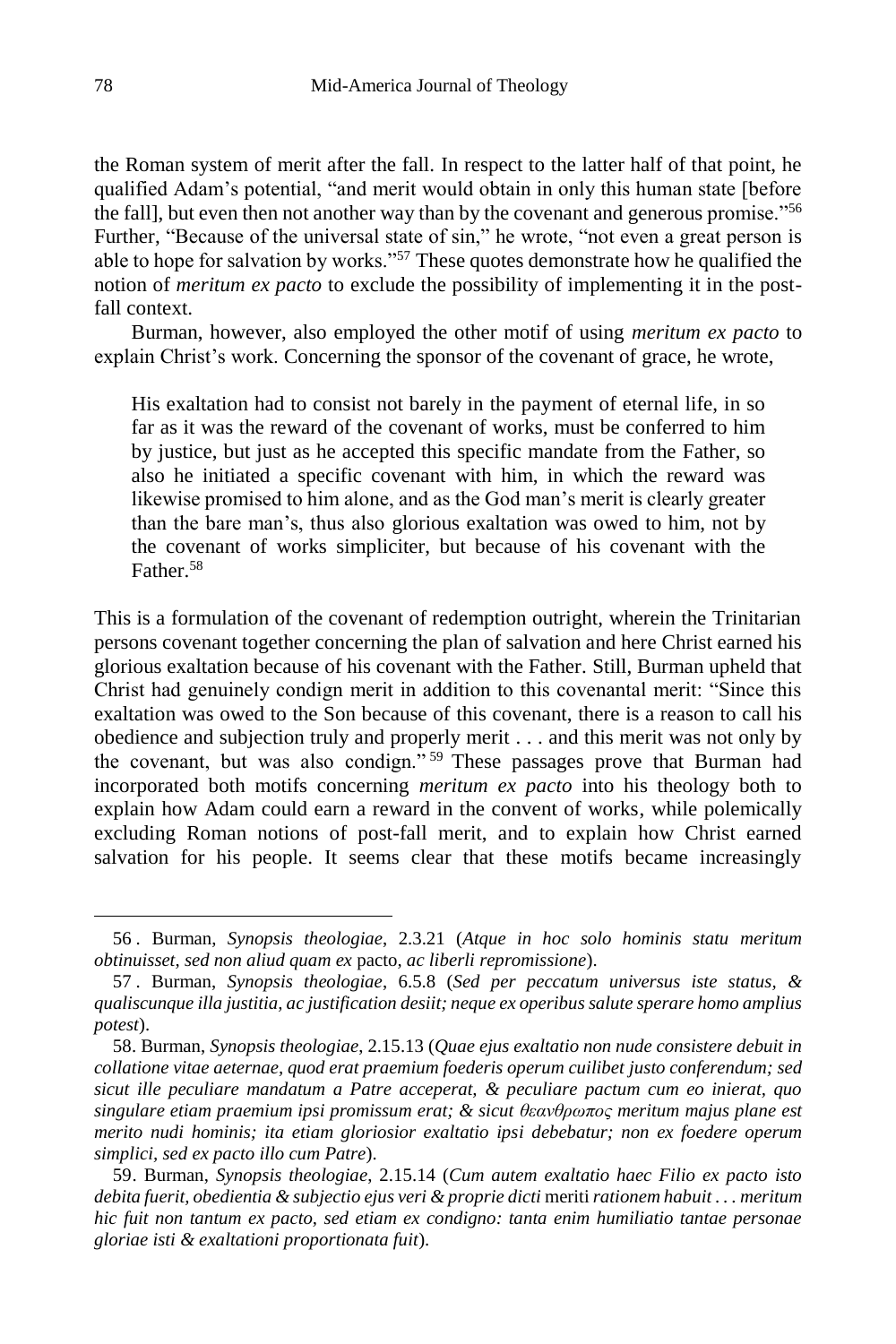integrated into Reformed covenant theology, at least with those theologians who appreciated the terminology, as the period of high orthodoxy gathered steam.

#### 3.9. Francis Turretin (1623–1687)

Francis Turretin studied in Geneva, Leiden, Utrecht, Paris, Saumur, Montauban, and Nîmes before returning to Geneva as a pastor and professor of theology.<sup>60</sup> Turretin has received a fair amount of attention in the secondary literature, especially in terms of Genevan thought, partly due to his role as the last major theologian before the deconfessionalization period, and perhaps partly due to the recent translation of his three-volume theology into English.<sup>61</sup> J. Mark Beach has provided an extensive survey of Turretin's covenant theology, which laid much of the groundwork for any treatment of Turretin's federal ideas going forward.<sup>62</sup> Stephen Grabill has discussed Turretin's view of the natural law, which is so clearly connected to issues linked to covenant theology and the covenant of works in particular.<sup>63</sup> Other scholars have explored various facets of Turretin's theology as well, but Beach and Grabill's studies are the most relevant in terms of covenant theology. <sup>64</sup> In particular Beach and Cornelis Venema have discussed Turretin specifically in connection to *meritum ex pacto*, which makes their studies worth considering briefly here.

The studies by Beach and Venema both highlight how Turretin used *meritum ex pacto* as a polemical tool against Roman notions of condign and congruent merit. Beach focused on Turretin's distinction between strict merit and covenantal merit, which underscores that creatures as such cannot demand a reward from God in a strict and proper sense, but God can promise a reward to us upon the conditions of a covenant that he makes with us. <sup>65</sup> Beach rightly noted how Turretin's distinction undermines the very premises of Roman doctrines of condign and congruent merit,

<sup>60.</sup> Emidio Campi, "FrançoisTurrettini," *Dictionnaire Historique de la Suisse* (accessed on July 3, 2020 at https://hls-dhs-dss.ch/fr/articles/011337/2012-12-07/); "Funeral Oration of Benedict Pictet concerning the Life and Death of Francis Turretin," in Francis Turretin, *Institutes of Elenctic Theology*, trans. George Musgrave Geiger, ed. James T. Dennison, Jr., 3 vol. (Phillipsburg, NJ: P&R, 2007); 3:659–676.

<sup>61.</sup> Turretin, *Institutes of Elenctic Theology*.

<sup>62.</sup> Beach, *Christ and the Covenant*.

<sup>63.</sup> Stephen J. Grabill, *Rediscovering the Natural Law in Reformed Theological Ethics* (Grand Rapids: Eerdmans, 2006), 151–74.

<sup>64.</sup> James F. Bruce, *Rights in the Law: The Importance of God's Free Choices in the Thought of Francis Turretin* (Göttingen: Vandenhoeck & Ruprecht, 2013); HyunKwan Kim, "Francis Turrretin on Human Free Choice: Walking the Fine Line between Synchronic Contingency and Compatibilist Determinism," *Westminster Theological Journal* 79 (2017): 25–44; J. Mark Beach, "Reading Turretin: Some Observations on Francis Turretin's *Institutes of Elenctic Theology*," *Mid-America Journal of Theology* 27 (2016): 67–84; B. Hoon Woo, "The Difference between Scotus and Turretin in Their Formulation of the Doctrine of Freedom," *Westminster Theological Journal* 78 (2016): 249–69; Lucas W. Sharley, "Calvin and Turretin's Views of the Trinity in the Dereliction," *The Reformed Theological Review* 75, no. 1 (April 2016): 21–34.

<sup>65.</sup> Beach, *Christ and the Covenant*, 201–2.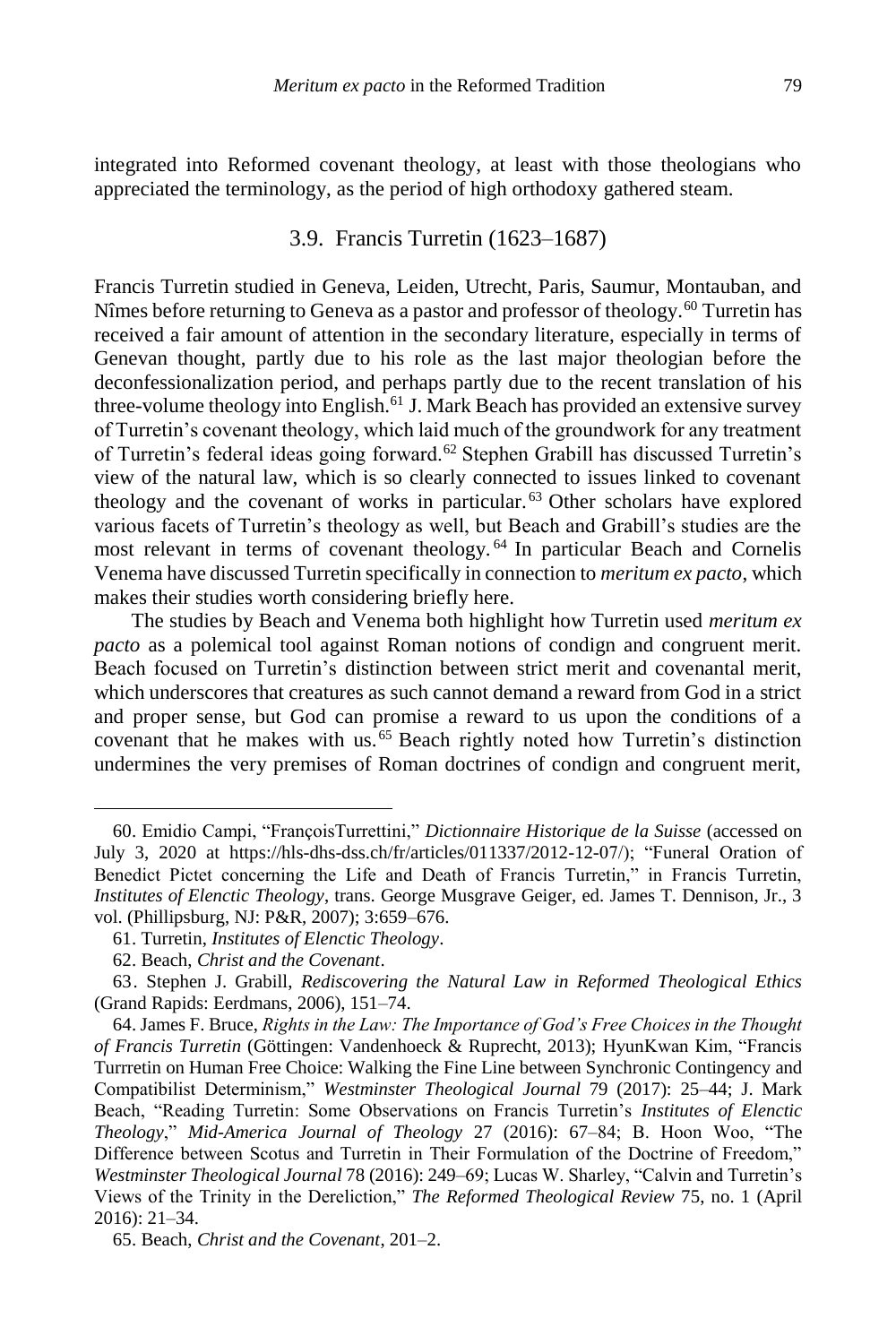not only but especially in regard to the way that sinners can be saved. <sup>66</sup> Venema highlighted how Turretin used the doctrine of *meritum ex pacto* to address that issue of disproportionality between the works Adam could offer and the reward that he would receive in the covenant of works, which we have seen was a concern that other Reformed authors shared. <sup>67</sup> Venema noted that Turretin's use of *meritum ex pacto*  meant that any merit that Adam could achieve must be considered merit "improperly." <sup>68</sup> Of course, it should be emphasized that Turretin's language of "improper" merit does not mean that God accepted less than perfect obedience or overcame a deficiency in Adam's ability or performance, as was the case in Roman notions of congruent merit. In this respect, it is not that Turretin thought justice was inoperative in the covenant of works or that Adam's relationship with God in the covenant of works had an actual premise of grace, but simply that Adam as a creature per se could never demand a reward from God and so God voluntarily condescended to offer a reward to Adam's perfect obedience by making a covenant.<sup>69</sup> As we have seen in other theologians, such as Cocceius whom Beach showed Turretin closely followed on this point, one point of *meritum ex pacto* was to support the real distinction between works and grace.<sup>70</sup>

Because the secondary literature has already given some attention to Turretin on *meritum ex pacto*, the brief examination here focuses on demonstrating the points just made in the discussion about Beach and Venema's arguments. Turretin's discussion of *meritum ex pacto*, as so many other Reformed writers, focused upon its application to the covenant of works with Adam. Turretin explained this doctrine as follows:

The covenant of nature is that covenant which the Creator God entered with upright man as his creature, concerning that giving of eternal happiness and life under the condition of perfect and personal obedience. It is called "natural" not from a natural obligation, which God does not have toward man, but because it was established in human nature as it was originally created by God, and in its integrity or abilities. It is furthermore called "legal" because the condition on man's part was the observation of the natural law, which he had stamped into him. And "of works" because it depended upon works or his proper obedience. $71$ 

<sup>66.</sup> Beach, *Christ and the Covenant*, 196–202.

<sup>67.</sup> Cornelis P. Venema, *Christ and Covenant Theology: Essays on Election, Republication, and the Covenants* (Philipsburg, NJ: P&R, 2017), 88–89.

<sup>68.</sup> Venema, *Christ and Covenant Theology*, 136 n.86.

<sup>69</sup> . Harrison Perkins, *Catholicity and the Covenant of Works: James Ussher and the Reformed Tradition* (New York, NY: Oxford University Press, 2020), 103–16; cf. Beach, *Christ and the Covenants*, 117–19, 198.

<sup>70.</sup> Beach, *Christ and the Covenants*, 119.

<sup>71.</sup> Franciscus Turrettinus, *Institutio Theologiae Elencticae*, 3 vol. (Geneva, 1679–85), 8.3.5 (Foedus naturae *est, quod Deus Creator cum homine integro, tanquam sua creatura pactus est, de illo felicitate, & vita aeterna donando sub conditione perfectae & personalis obedientiae: Vocatur* naturale, *non ab obligatione naturali, quae nulla est Dei erga hominam; sed quia in natura hominis, prout primitus a Deo condita est, & in illius integritate, seu viribus fundatur.*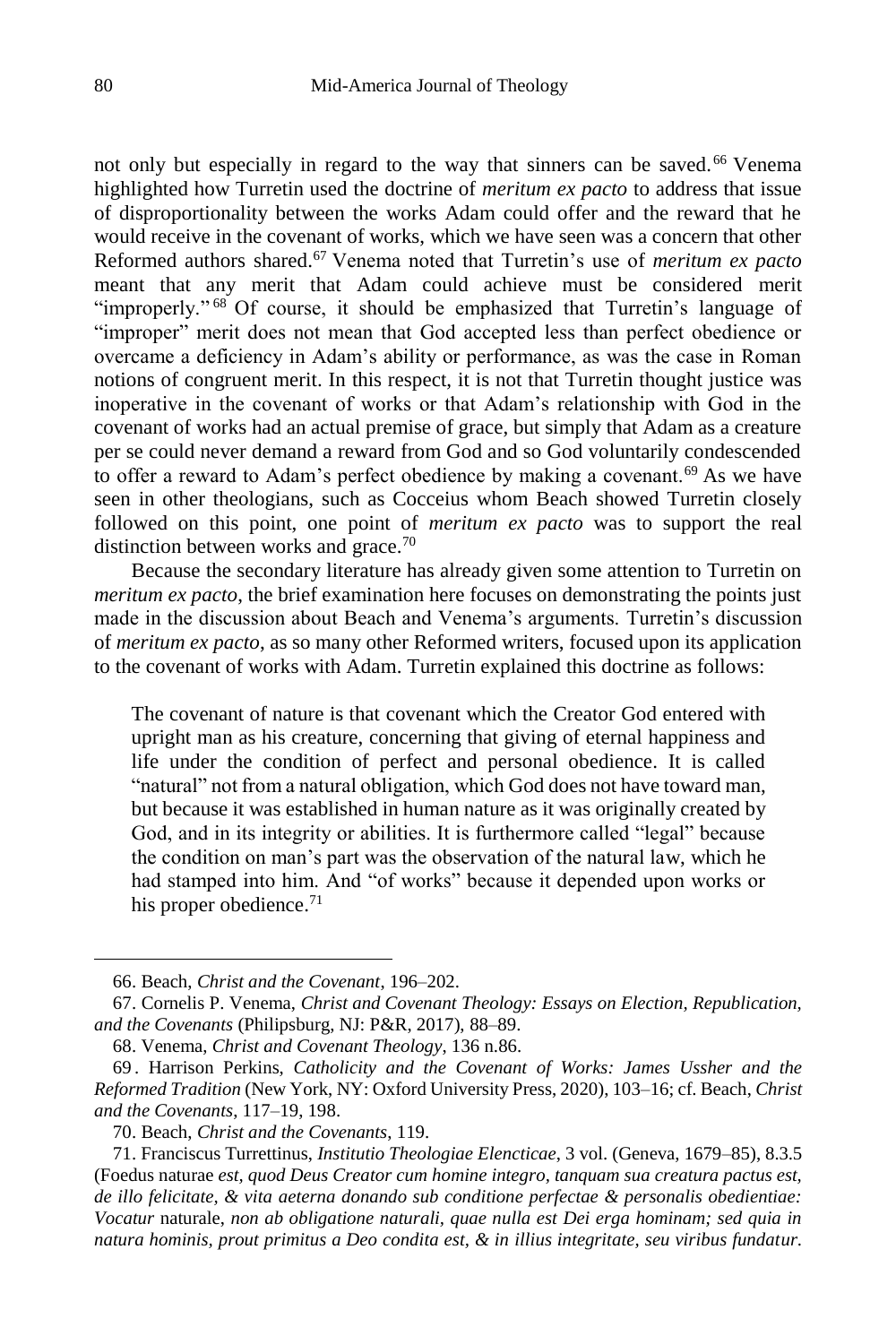Turretin clearly stated that Adam's reward would have been eternal life, but the condition was his perfect, personal, and proper obedience.<sup>72</sup> He argued that any help that God gave to Adam "did not extend to pouring any new virtue into him, but only to revealing the power of that strength which he had received." <sup>73</sup> This point underscores the integrity of original human nature and refutes the Roman view of the *donum superadditum*. It becomes very clear in Turretin's later discussion about merit under the topic of sanctification that he intended these points as a polemical tool against Roman doctrines of merit.<sup>74</sup>

More specifically in regard to *meritum ex pacto*, Turretin argued that Adam as God's creature did have the absolute, inviolable requirement to obey God, but God added a covenantal promise to that requirement, so that it became the meritorious condition, not as such but according to the terms of the covenant, for Adam to earn his reward from God.

XVI. On the other hand, the mutual obligation of the parties originates from this covenant, which differ according to their condition. For with respect to man, the condition was not only according to the covenant, but also absolute and from the nature the thing; then, because of God, to whom man – as the creature to the Creator, the beneficiary to the benefactor – owed his entire self and whatever he was to God, and was bound to love him with his whole heart. But with respect to God, the condition was free inasmuch as it depends upon the covenant or free promise, according to which God was bound by an oath, not to the man, but to himself and his own goodness, faithfulness, and truthfulness (Rom. 3:1; 2 Tim. 2:13). There was, therefore, no debt, properly speaking, by which man would be able to produce a right, but only a debt of faithfulness rising from the promise by which God revealed his constancy and his infallible and immutable truth. Because if the Apostle is seen to acknowledge a right or debt (Rom. 4:4) it must not be understood in any other sense than as respective, not in respect to the proportion and condignity of the duty that man rendered to God (Rom. 8:18; Luke 17:10), but in respect to God's covenant and covenanted justice, namely faithfulness.<sup>75</sup>

*Dicitur etiam* legale, *quia conditio ex parte hominis fuit observatio legis naturae, quam sibi habebat insculptam. Et* operum, *quia operibus, seu obedientia ejus propria nitebatur*).

<sup>72.</sup> Turrettinus, *Institutio*, 17.5.8.

<sup>73.</sup> Turrettinus, *Institutio*, 8.3.14 (*Quod auxilium non tendebat ad virtutem novam aliquam ipsi infundendam, sed tantum ad efficaciam illius virtutis exerendam, quam acceperat*).

<sup>74.</sup> Turrettinus, *Institutio*, 17.5.6–17.

<sup>75.</sup> Turrettinus, *Institutio*, 8.3.16 (XVI. *Ex hac vero pactione nascitur* obligation *mutual partium, quae diversa est pro conditione earum; Nam respectu* hominis*, non tantum fuit ex pacto, sed absoluta & simplex ex natura rei, tum propter Deum, cui homo tanquam creatura Creatori, beneficiaries benefactor seipsum totum, & quicquid erat Deo debebat, & illum toto corde amare tenebatur. Sed respectu* Dei*, fuit gratuita, utpote pendens ex pacto seu promissione gratuita, per quam Deus, non ipsi homini, sed sibi, suaeque bonitati, fidelitati, & veracitati obstringebatur Roman. 3.1. 2. Tim. 2.13. nullam ergo fuit* debitum *proprie dictum, ex quo homini jus posset nasci, sed tantum* fidelitatis debitum*, ex promissione ortum, quod ejus constantiam, & veritatem infallibilem & immutabilem ostendit. Quod si Apostolus jus sive*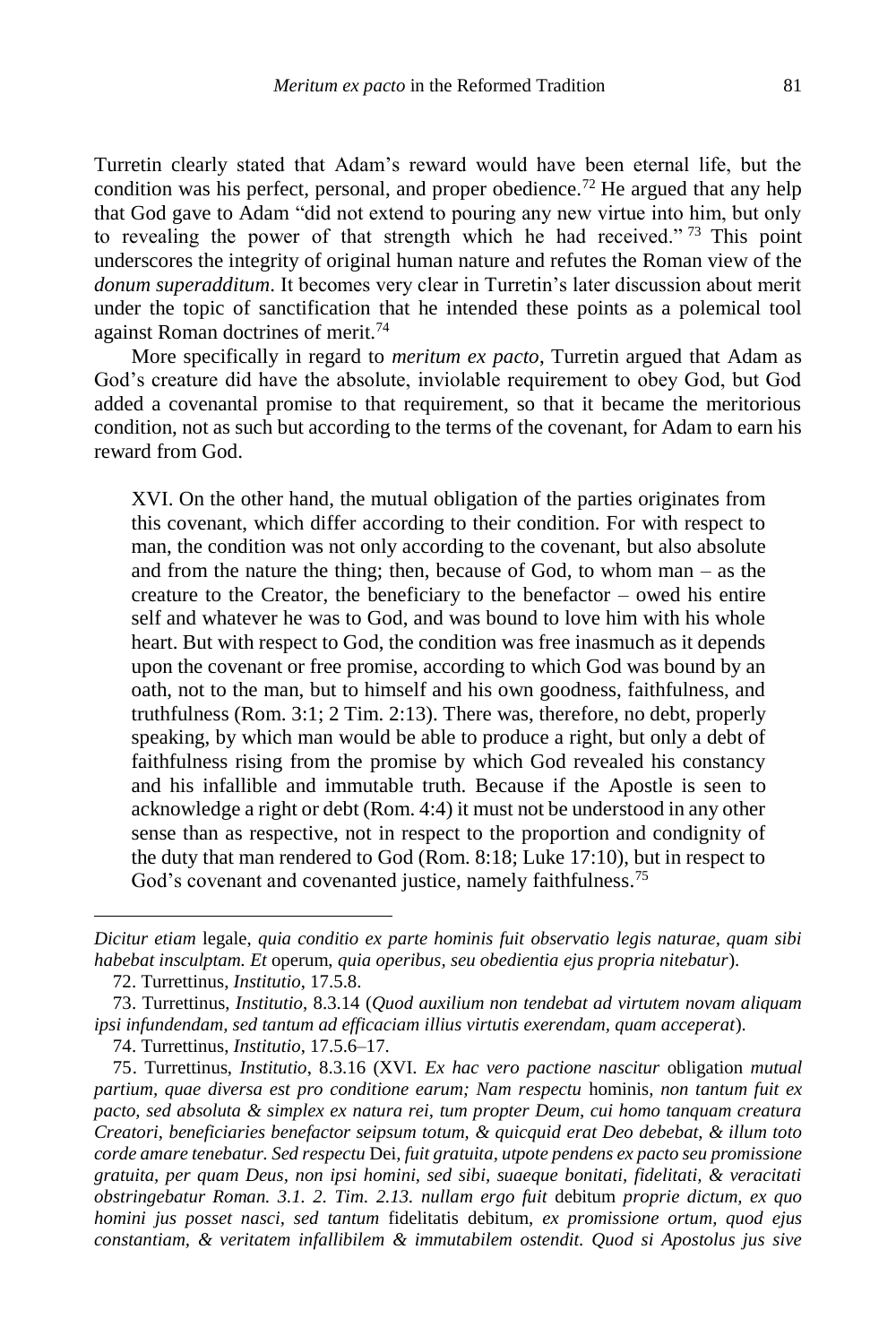God had no natural debt to Adam, but his voluntary action of covenanting with Adam bound God by his own faithfulness to reward Adam if he met the condition. <sup>76</sup> Significantly, Turretin said that this pact created a condition of "covenanted justice," which indicates that Turretin thought that the covenant of works was a matter of justice rather than grace.<sup>77</sup> We saw above that Crankenthorpe and Cocceius also explicitly shared this same specific concern. God had set the terms of that justice and offered a disproportionate reward, but it remained justice.

Turretin further explained that this covenantal arrangement did include a component of merit, not strictly speaking but according to the covenant.

XVII. If, therefore, upright man in that upright state had obtained this merit, it must not be understood *properly and rigorously* because, since man has everything from God and owed everything to God, he can demand nothing from him as by right, nor can God be a debtor to him. This merit was not according to the condignity of the work and from its intrinsic value because whatever sort it may be, it cannot have any proportion with the infinite reward of life; but by the covenant and God's liberal promise according to which man did have the right of demanding the reward, according to which God had voluntarily obligated himself. And to compare with the covenant of grace, it depends upon only Christ's merit, by which he acquired the right unto life for us, but this covenant antecedently demanded proper and personal obedience, by which he obtained both his own justification before God and life, as the covenanted reward of his labor.<sup>78</sup>

Turretin again addressed the issue of disproportion between Adam's work and the reward God offered. The disproportion meant that Adam could not achieve any proper merit.<sup>79</sup> Still, the principle of covenanted justice from Turretin's previous paragraph meant that Adam's covenantal merit even gave him the right to demand his reward if

*debitum videtur agnoscere, Rom. 4.4. non alio sensu intelligendum est, quam* respective*, non ad proportionem, & condignitatem officii, quod homo praestat Deo Rom. 8.18. Luc. 17.10. Sed*  Dei pactum, & paciscentis justitiam*, id. fidelitatem*).

<sup>76.</sup> Turrettinus, *Institutio*, 17.5.6–7.

<sup>77.</sup> Turrettinus, *Institutio*, 17.5.25.

<sup>78.</sup> Turrettinus, *Institutio*, 8.3.17 (emphasis original; XVII. *Si quod ergo* meritum *homo integet in illo statu obtinuisset, non intelligendum est* proprie & in rigore*, quia cum homo omnia habeat a Deo, & Deo debeat, nihil jure tanquam suum potest ab illo repetere, nec Deus illi debitor esse potest: Non per condignitatem operis, & ex intrinseco ejus valore, quia qualecunque illud sit, nullam proportionem habere potest cum praemio vitae infinito; Sed* ex pacto*, & liberali Dei promissione, juxta quam jus postulandi praemii homo habuisset, ad quod Deus ultro se obligaverat. Et* compare ad foedus gratiae*, quod solo merito Christi nititur, quo jus ad vitam nobis acquirit: Hoc vero obedientiam propriam & personalem postulabat antecedenter, ex qua & justificationem suam coram Deo, & vitam obtineret, tanquam mercedem pactam sui laboris*).

<sup>79.</sup> Turrettinus, *Institutio*, 17.5.7, 13.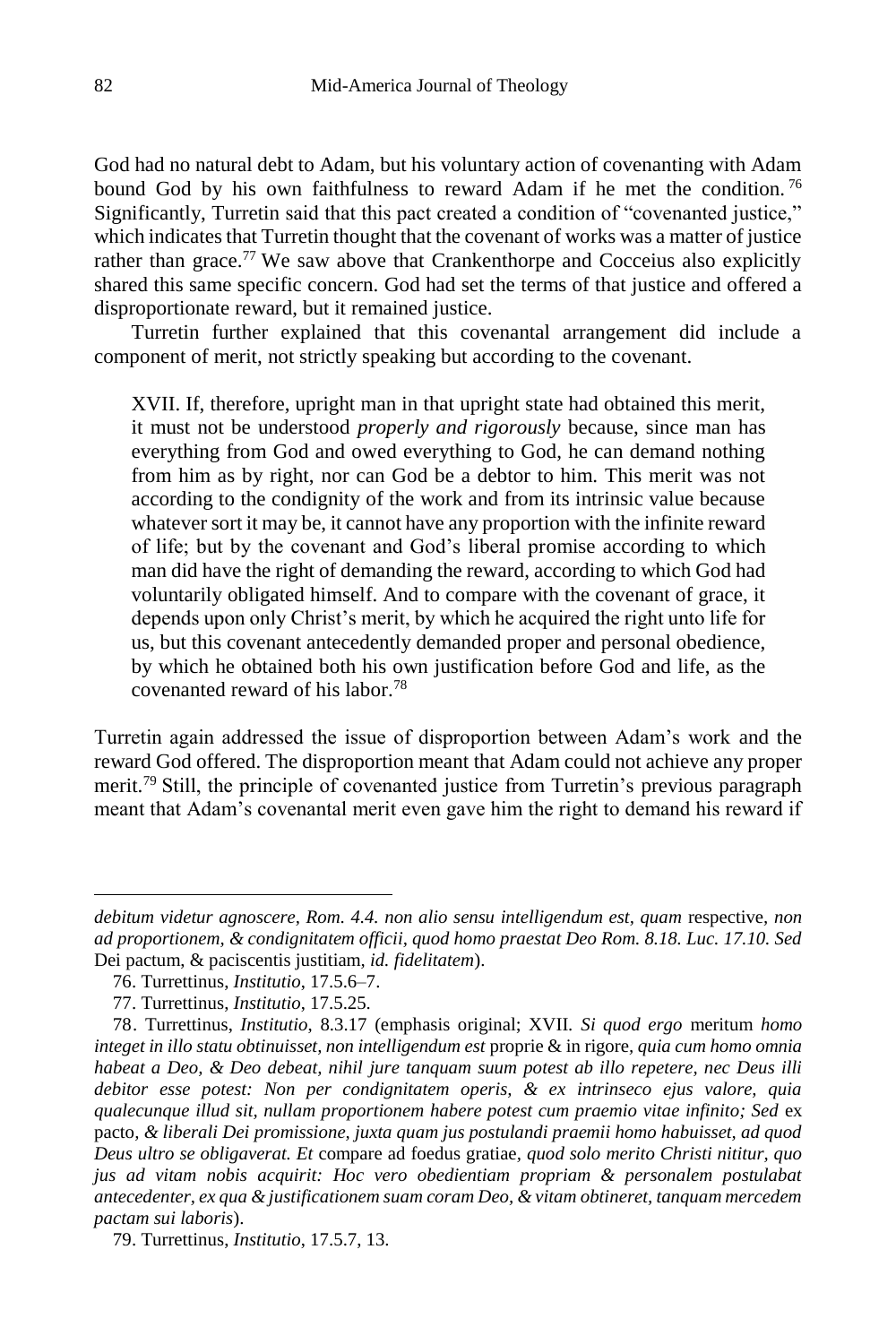he fulfilled the covenant's conditions.<sup>80</sup> Venema highlighted this section as a clear example of *meritum ex pacto* in the development of Reformed covenant theology.<sup>81</sup>

In implementing *meritum ex pacto* as a polemic against Roman Catholic doctrine, Turretin developed the theme in regard to justification as well. Like Cocceius had argued that in the covenant of grace sinners must lean entirely upon Christ's merits and not add their own works to it, so too Turretin argued in regard to the link between good works and eternal life that there is "a relation of order and connection of the sort that is between a means unto the end, of the way unto goal, of the contest unto the crown, of the antecedent unto the consequent."<sup>82</sup> It is important to note, however, that Turretin was clear that this principle that works lead to eternal life is not a description of the Christian life of sanctification, but of how merit—which can exist only according to the covenant—operates. That is clearly the role that his statement here plays in his argument against Roman views of merit.<sup>83</sup> Again like Cocceius, in order to explain how sinners can obtain eternal life if works are the antecedent condition for it, Turretin explained, "Because Christ most fully merited life and salvation for us, there can then be no place for our merits (Acts 20:28; Heb. 9:12; Acts 4:12)."<sup>84</sup> Even though Turretin was clear that humans as God's creatures cannot merit anything de facto or in a strict sense from God, he was equally clear that once the covenant set the terms of justice, then merit remained merit and the conditions could not be diluted. In this way, he used the concept of *meritum ex pacto* as he had developed it in reference to the covenant of works as a polemic against Roman schemes of merit.

Turretin extensively discussed the topic of merit and *meritum ex pacto*  specifically, but other secondary literature already adequately covers some of the contextual issues in his arguments. The evidence provided here should be sufficient to establish the points most relevant for this essay. Turretin clearly implemented *meritum ex pacto* in order to explain the covenant of works and as a polemic against Roman Catholic paradigms of merit. He also used it to address the recurring issue of disproportionality between human works and heavenly rewards, to establish how this covenantal merit worked upon a principle of covenanted justice, and to uphold justification by grace alone.

## 3.10. Other Seventeenth-Century Evidence

The remainder of the seventeenth century included other scatted examples of *meritum ex pacto* in both English and Continental Reformed theology. Matthew Barker (1619–

<sup>80.</sup> Turrettinus, *Institutio*, 17.5.7, 14, 25.

<sup>81.</sup> Cornelis P. Venema, "The Mosaic Covenant: A 'Republication' of the Covenant of Works: A Review Article: *The Law Is Not of Faith: Essays on Works and Grace in the Mosaic Covenant*," *Mid-America Journal of Theology* 21 (2010): 64–65.

<sup>82.</sup> Turrettinus, *Institutio*, 17.5.13 (*Fatemur enim dari relationem ordinis & connexionis, qualis est inter medium ad finem, vaie ad metam, certaminis ad coronam, antecedentis ad consequens*).

<sup>83.</sup> Turrettinus, *Institutio*, 17.5.14–19, 23.

<sup>84.</sup> Turrettinus, *Institutio*, 17.5.18 (*Quia Christus vitam & salutem nobis plentissime meruit, unde nullus dari potest locus meritis nostris Act. 20.28. Heb. 9.12. Act. 4.12*).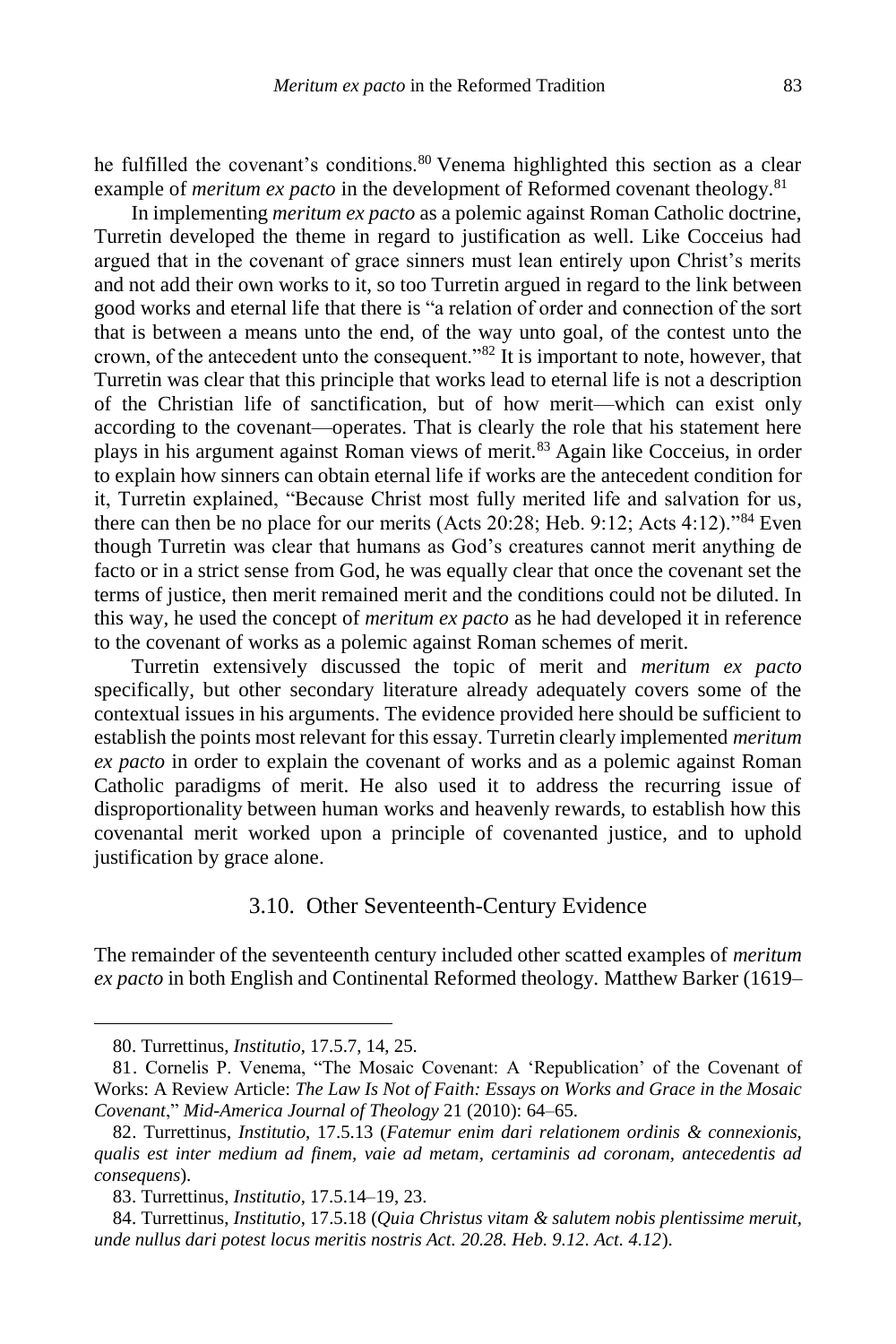1698) was an Independent minister and parliamentarian during the English civil war. He had close ties to Joseph Caryl (1602–1673) who was a member of the Westminster Assembly and to John Owen (1616–1683), the famous Independent theologian. He wrote his book *Flores intellectuals* to help unify nonconformists. <sup>85</sup> He wrote, "The Satisfaction Christ made for our Sin was not only *Ex pacto,* but *Ex merito,* by reason of the intrinsick Value that was in his Obedience." <sup>86</sup> In this quote, Barker drew on that theme present in Chamier and Burman to use *meritum ex pacto* to explain the work of Christ, as well as Adams's distinction between *ex pacto* and *ex merito*, however, in this case affirming that Christ's work earned reward by both covenant and merit.

Herman Witsius (1636–1708), a prolific author who taught at the universities in Franeker, Utrecht, and Leiden, represents further Dutch use of concept of *meritum ex pacto*. He is perhaps most remembered for his *Economy of the Covenants* (1694), which holistically discussed Reformed soteriology. He tied the topic of *meritum ex pacto* to the doctrine of justification by including it in his understanding of the covenant of redemption.<sup>87</sup>

Since indeed there is a covenant between the Father and Son, "if the Son's soul would offer itself as a sacrifice for sin, so he sees the seed." (Isaiah 53:10) By fulfilling the condition, the Son acquired the right to the reward for himself, and thus has merit by the covenant. On the contrary, since this is not a mere man's obedience, but Christ's, the God-man's, an infinite person's, it is likewise of infinite value. Consequently, he has the just proportion corresponding to that highest glory, and to this point is merit, which they call condign, in a way that no mere creature carries.<sup>88</sup>

Witsius linked *meritum ex pacto* to Christ's work as the new representative of humanity as that role was established in the covenant of redemption. This approach was similar to Chamier, Barker, and especially Burman, and this observation confirms that there were two running themes for *meritum ex pacto* in the early-modern period. One was to explain the work of Christ in covenantal terms, which whether explicitly or not, was a premise of the intra-trinitarian covenant of redemption. The other was to explain how God could promise Adam a reward on the basis of his works before the fall without undermining the doctrine of justification by faith alone after the fall. The

<sup>85.</sup> E.C. Vernon, "Matthew Barker (1619–1698)," *ODNB*.

<sup>86.</sup> Matthew Barker, *Flores intellectuales, or, Select notions, sentences, and observations collected out of several authors, and made publick, especially for the use of young scholars, entring into the ministry* (London, 1691), 66.

<sup>87.</sup> Fesko, *Covenant of Redemption*, 83–108.

<sup>88.</sup> Herman Witsius, *De Oeconomia Foederum Dei cum Hominibus*, 3rd ed. (1694), 156 (2.3.33) (*Quum enim hoc pactum inter Patrem & Filium sit,* si anima Filii se posuerit victimam pro peccato, videbit semen. Ies. LIII.10. *conditione praestita, Filius sibi jus acquisivit ad mercedem, & sic habet* meritum ex pacto*. Imo quum obedientia haec non meri hominis sit, sed Christi* θεανθρωπος, *personae infinitae, ipsa quoque infinitae Dignitatis est, consequenter justam proportionem habet ad maximam gloriam illi respondentem, atque hactenus est* meritum*, quod vocant* de condigno*, quale in nullam meram creaturam cadit*).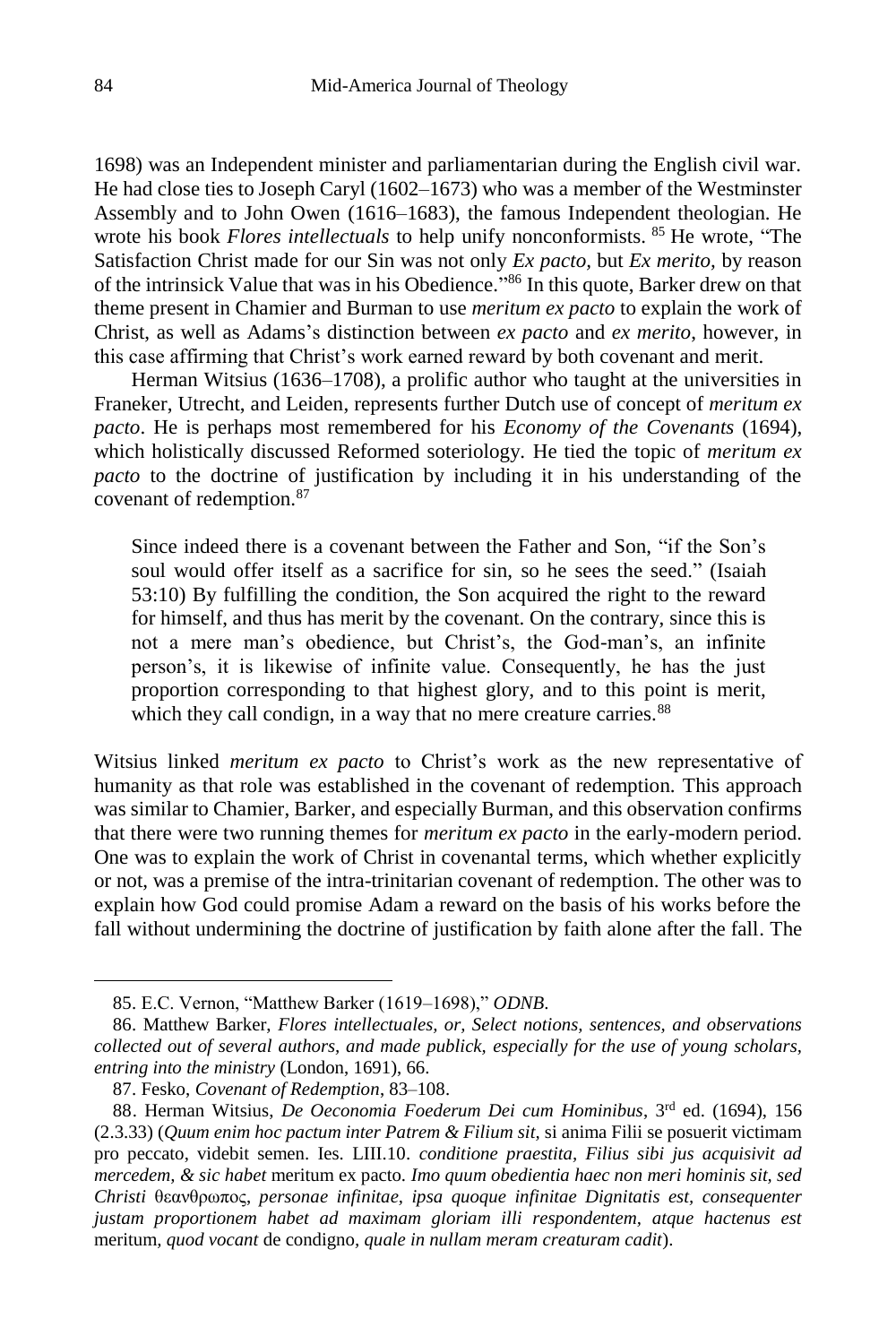next and final theologian examined in this essay makes the codification of those twin themes abundantly clear.

#### 3.11. Benedict Pictet (1655–1724)

Benedict Pictet, Turretin's nephew, was an important theologian in Geneva in the period of high orthodoxy, who played a significant role as a pastor and instructor in the academy, as well as in other developing institutions. <sup>89</sup> His work *Theologia Christiana* (1716) represented an important statement of Continental Reformed theology, although it has received far less attention than Turretin's *Institutes of Elentic Theology*. Pictet's work, however, deserves attention as a representation of Genevan Reformed thought into the eighteenth century, particularly in reference to his covenant theology. Even though his teacher, Turretin, witnessed the beginning of the deconfessionalization period, Pictet vigorously argued for the Swiss to maintain the Helvetic Formula Consensus as the ecclesiastical confession. Furthermore, Pictet's use of the covenant of works and *meritum ex pacto* to uphold the Protestant doctrine of justification clearly undermines the notion that Reformed federal theology was somehow a British idiosyncrasy.

Pictet explained one of the clearest connections between the doctrines of justification, the covenant of works, and merit by the covenant. He described justification as it theoretically applied to Adam before the fall. He argued that justification can be considered as it related to humanity in different conditions: "either as innocent and upright, or as a sinner, but repentant and believing, or as regenerate and endeavoring after holiness."<sup>90</sup> He further explained that Adam before the fall could have merited eternal life because of "the free covenant" God made with him. The section where he outlined this point is worth quoting in full because it so pointedly demonstrates this essay's argument that Reformed writers used *meritum ex pacto* to undergird their covenant theology in support of the Protestant understanding of justification.

We say, however, that if the first man would have endured in innocence, then he would have been justified by fulfilling the natural law, which God had imprinted upon his heart, along with the other precepts which God could have prescribed to him, namely that he must perfectly love his God and his neighbor. For if he would have fulfilled this mandate, then he would have been declared righteous, and would have acquired for himself the right to glory, not indeed as if he had properly merited it, because in fact a creature can is able to merit nothing from the Creator, except by the free covenant by

<sup>89.</sup> "Bénédict Pictet," *Dictionnaire Historique de la Suisse* (accessed on August 2, 2019 at https://hls-dhs-dss.ch/fr/articles/011291/2010-02-26/); Martin I. Klauber, "Family Loyalty and Theological Transition in Post-Reformation Geneva: The Case of Benedict Pictet (1655– 1724)," *Fides et Historia* 24, no. 1 (Winter/Spring 1992): 54–67; Eugne de Budé, *Vie de B*é*n*é*dict Pictet, theologien genevois (1655–1724*) (Lausanne: Georges Bridel, 1874).

<sup>90.</sup> Benedict Pictet, *Theologia Christiana* (Geneva, 1716), 703 (*vel ut* innocens & Justus*, vel ut* peccator*, sed* poenitens & credens*, vel ut* regenitus *& sanctitati incumbens*).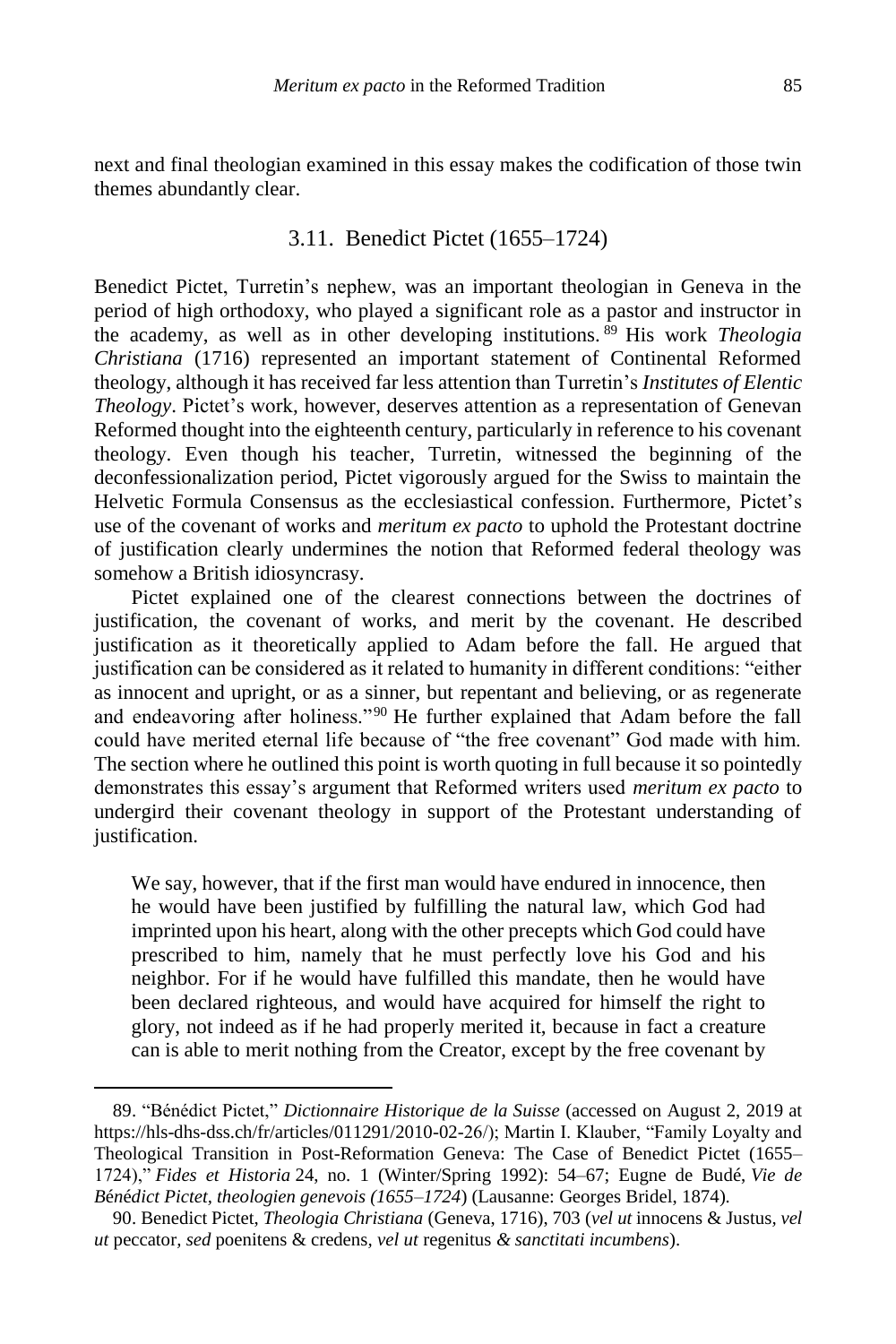which God would have rewarded him those things by payment. . . . The way is most different by which a man could have been justified in the first covenant [of works], and the way by which he is justified in the gospel covenant, and the distinction is between the conditions which God demands in either covenant, and between the foundation because of which a person is justified in either. The way by which God would have justified the innocent person would have been a declaration of the person's holiness and righteousness, and that justification, therefore, can be defined as God's act as judge, by which grants eternal life and glory to the perfectly holy person. The way by which God justifies in the gospel covenant, as we will see, is by remitting sins. The requisite condition for the first man was perfect holiness, but the condition afterwards by which a person is justified in the gospel covenant is faith. The foundation of the first type of justification was the merit of good works, although as has been said, nevertheless it cannot properly be called merit. The foundation of justification in the gospel is Christ's death and satisfaction.<sup>91</sup>

Pictet outlined a precise and calibrated covenant theology that accounted for new developments throughout the Reformed world. He posited a covenant between God and Adam that established the principle of merit for Adam to gain his eternal reward. He further qualified this point to exclude absolute merit, so that merit could not be used as a post-fall category. In the last sentence, he shifted the ground from mere human merit to Christ's merits as the foundation of justification in the covenant of grace.

# Conclusion

This essay argued that some Reformed writers used the theme of *meritum ex pacto* in their theology to uphold Protestant soteriology and as a polemic against Roman Catholic paradigms of merit. The point is not that it was necessarily a predominant or

<sup>91.</sup> Pictet, *Theologia Christiana*, 704–5 (*Dicimus autem quod primus homo, si in innocentia permansisset, justificatus fuisset adimplendo legem naturalem, quam ipsius cordi impresserat Deus, & alia praecepta, quae Deus ipsi praescribere poterat, diligendo perfecte Deum suum & proximum; Nam si haec mandata praestitisset, declaratus fuisset justus, & jus sibi peperisset ad gloriam, non quidem quasi eam proprie meruisset, nihil enim mereri potest creatura a Creatore, sed ex liberali pacto quo Deus ista mercede eum remuneraturus fuisset…Diversissimus est modus, quo homo justificatus fuisset in primo foedere, & modus quo justificatur in foedere Evangelico, & discrimen est inter conditiones quas Deus in utroque foedere exigit, & inter fundamentum propter quod justificatur in utraquo homo. Modus quo Deus justificasset hominem innocentem, fuisset declaratio sanctitatis & juftitiae hominis; unde justification illa definiri potuisset;* Actio Dei judicis, qua hominem perfectè sanctum vita donat aterna & gloria*.* Modus *quo Deus justificat in foedere Evangelico, ut videbimus, est remittendo peccata; Conditio requisita in primo homine fuit perfecta sanctitas, At Conditio sub qua justificatur homo in Evargelico foedere eft fides; fundamentum juftificationis primae fuisset* dignitas bomorum operum*, quamvis, ut dixi, proprie tamen mereri dici non potuisset; fundamentum justificationis Evangelicae eft* mors & satisfactio *Christi*).